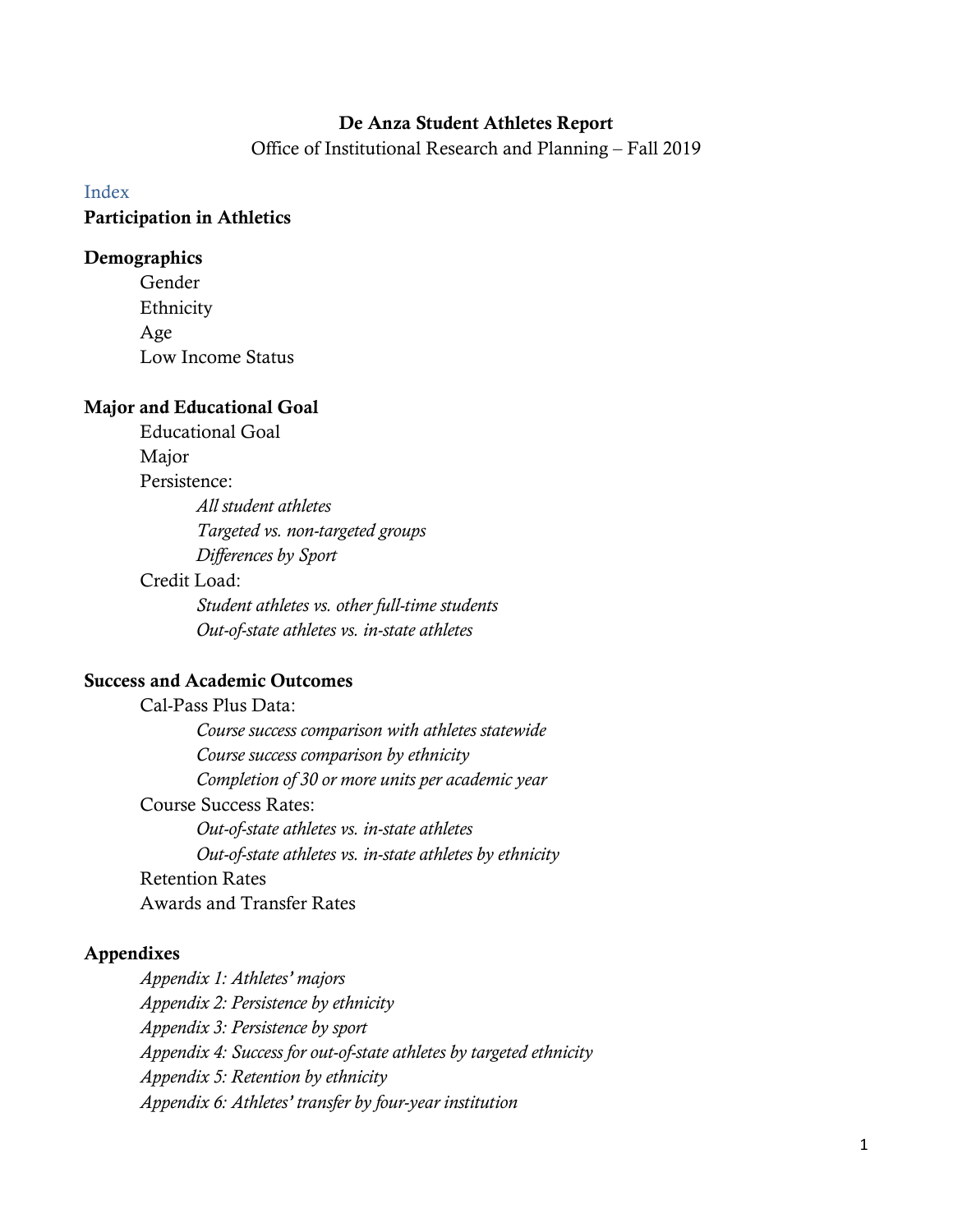# <span id="page-1-0"></span>Participation in Athletics

The number of students participating in De Anza's athletic program has been consistent during the past four academic years. There was a total headcount of student athletes between 411 and 526 in a given academic year, which accounts for 1% to 2% of the entire student population.

| Academic Year                   | $2015 - 16$ | 2016-17 | 2017-18 | 2018-19 |
|---------------------------------|-------------|---------|---------|---------|
| l Athlete Headcount             | 428         | 411     | 526     | 448     |
| <b>IDe Anza Total Headcount</b> | 32.921      | 32.259  | 30.979  | 29,455  |
| lAthlete %                      | 1%          | 1%      | 2%      | 2%      |

The top ten sports by total number of student athlete participation are:

- 1. Football: between 122 and 83 participants during each academic year.
- 2. Men's soccer: between 67 and 42 participants during each academic year.
- 3. Men's track: between 52 and 40 participants during each academic year.
- 4. Baseball: between 53 and 36 participants during each academic year.
- 5. Women's track: between 32 and 23 participants during each academic year.
- 6. Women's soccer: between 30 and 23 participants during each academic year.
- 7. Softball: between 25 and 17 participants during each academic year.
- 8. Men's swimming: between 26 and 16 participants during each academic year.
- 9. Men's basketball: between 23 and 17 participants during each academic year.

10. Men's water polo: between 22 and 15 participants during each academic year.

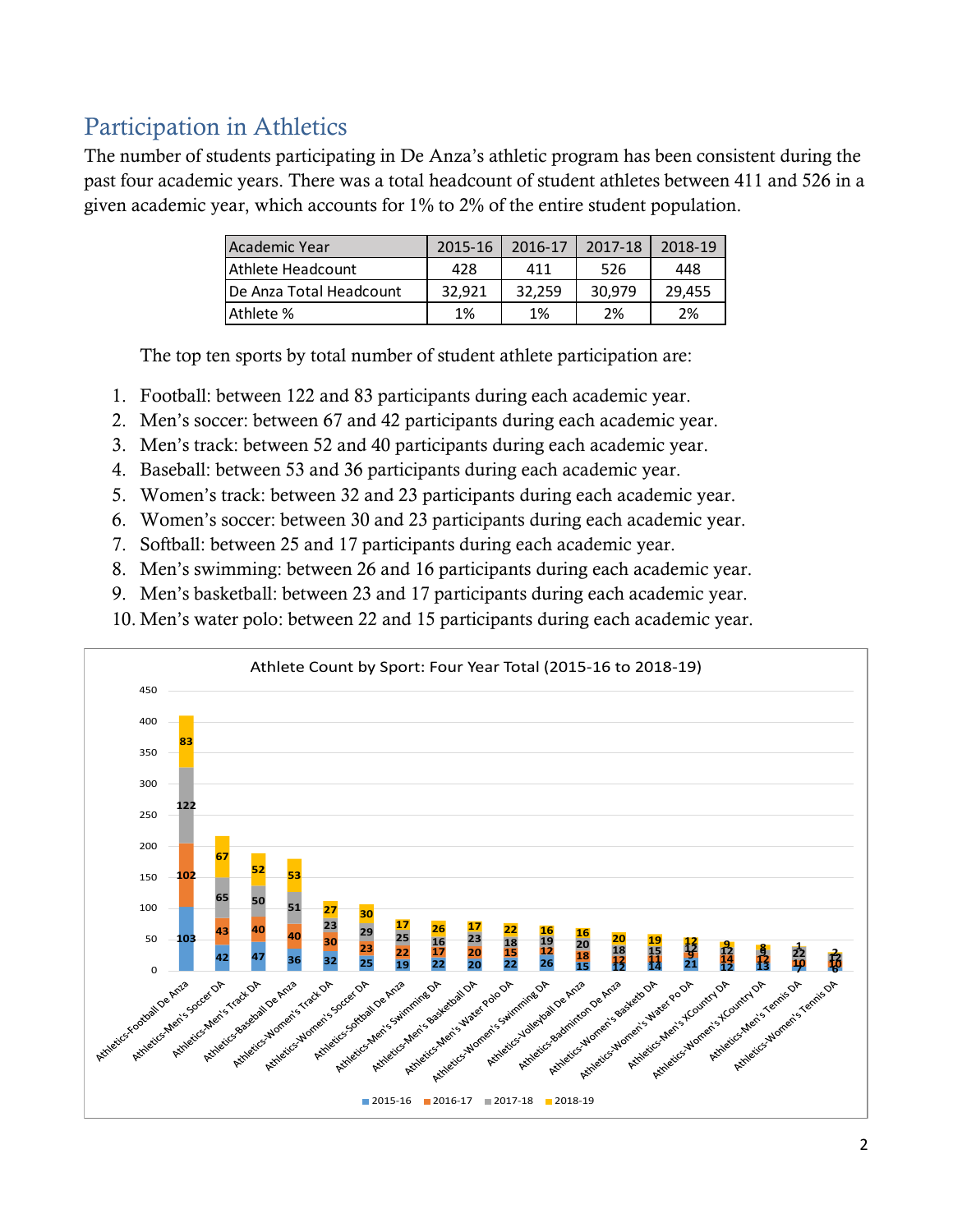Over the past four years, men's soccer saw the highest increase in participation with a difference of +25 athletes between 2015-16 and 2018-19, and football saw the highest decrease with a difference of -20 athletes between 2015-16 and 2018-19.

| Athletes by Sport             | 2015-16        | 2016-17 | 2017-18 | 2018-19        | 4-Year Diffrence |
|-------------------------------|----------------|---------|---------|----------------|------------------|
| Athletics-Football De Anza    | 103            | 102     | 122     | 83             | -20              |
| Athletics-Men's Soccer DA     | 42             | 43      | 65      | 67             | $+25$            |
| Athletics-Men's Track DA      | 47             | 40      | 50      | 52             | $+5$             |
| Athletics-Baseball De Anza    | 36             | 40      | 51      | 53             | $+17$            |
| Athletics-Women's Track DA    | 32             | 30      | 23      | 27             | -5               |
| Athletics-Women's Soccer DA   | 25             | 23      | 29      | 30             | $+5$             |
| Athletics-Softball De Anza    | 19             | 22      | 25      | 17             | $-2$             |
| Athletics-Men's Swimming DA   | 22             | 17      | 16      | 26             | $+4$             |
| Athletics-Men's Basketball DA | 20             | 20      | 23      | 17             | -3               |
| Athletics-Men's Water Polo DA | 22             | 15      | 18      | 22             | $\mathbf{0}$     |
| Athletics-Women's Swimming DA | 26             | 12      | 19      | 16             | $-10$            |
| Athletics-Volleyball De Anza  | 15             | 18      | 20      | 16             | $+1$             |
| Athletics-Badminton De Anza   | 12             | 12      | 18      | 20             | +8               |
| Athletics-Women's Basketb DA  | 14             | 11      | 15      | 19             | $+5$             |
| Athletics-Women's Water Po DA | 21             | 9       | 12      | 12             | -9               |
| Athletics-Men's XCountry DA   | 12             | 14      | 12      | 9              | $-3$             |
| Athletics-Women's XCountry DA | 13             | 12      | 9       | 8              | -5               |
| Athletics-Men's Tennis DA     | $\overline{7}$ | 10      | 22      | $\mathbf{1}$   | -6               |
| Athletics-Women's Tennis DA   | 6              | 10      | 12      | $\overline{2}$ | -4               |

Between 12% and 17% of all student athletes per academic year are non-California-residents. These students were identified if they indicated they have not been a California resident in the two years prior to filling out their application for admission.

|         | Out-of-State |     | In-State | Total |     |
|---------|--------------|-----|----------|-------|-----|
| 2015-16 | 53           | 12% | 375      | 88%   | 428 |
| 2016-17 | 67           | 16% | 344      | 84%   | 411 |
| 2017-18 | 92           | 17% | 434      | 83%   | 526 |
| 2018-19 |              | 16% | 377      | 84%   | 448 |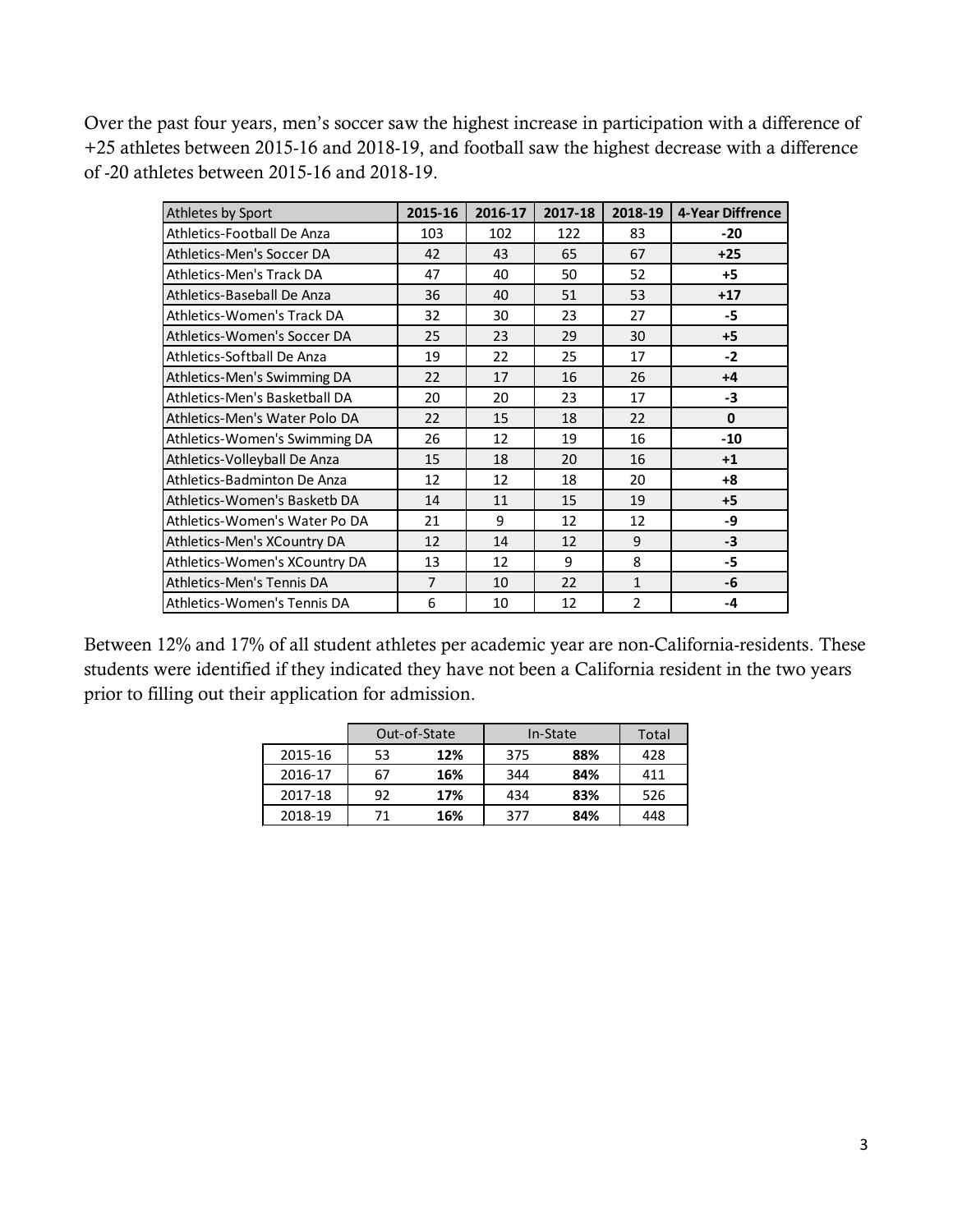# <span id="page-3-0"></span>Demographics

# <span id="page-3-1"></span>*Gender:*

Over the past four academic years, the majority of De Anza's student athletes were male, with a rate between 67% and 62% of all athletes, while female athletes made up 38% to 33% of all student athletes.

| Gender   | 2015-16 |      | 2016-17 |      | 2017-18 |      | 2018-19 |      |
|----------|---------|------|---------|------|---------|------|---------|------|
| l Female | 161     | 38%  | 140     | 34%  | 176     | 33%  | 151     | 34%  |
| Male     | 267     | 62%  | 271     | 66%  | 350     | 67%  | 297     | 66%  |
| Total    | 428     | 100% | 411     | 100% | 526     | 100% | 448     | 100% |

### <span id="page-3-2"></span>*Ethnicity:*

On average, the majority of student athletes over the past four years were Latinx (34%), followed by White (22%), Asian (16%), and African American (15%). Other ethnicity groups were reported on an average of 5% or less.



| Ethnicity                |     | 2015-16 |     | 2016-17 |     | 2017-18 |     | 2018-19 |
|--------------------------|-----|---------|-----|---------|-----|---------|-----|---------|
| African American         | 73  | 17%     | 64  | 16%     | 82  | 16%     | 52  | 12%     |
| Asian                    | 52  | 12%     | 52  | 13%     | 90  | 17%     | 95  | 21%     |
| Filipinx                 | 26  | 6%      | 19  | 5%      | 20  | 4%      | 22  | 5%      |
| Latinx                   | 147 | 34%     | 146 | 36%     | 177 | 34%     | 153 | 34%     |
| Native American          | 0   | 0%      | 3   | 1%      | 4   | 1%      |     | 2%      |
| Pacific Islander         | 17  | 4%      | 23  | 6%      | 26  | 5%      | 14  | 3%      |
| White                    | 101 | 24%     | 93  | 23%     | 108 | 21%     | 93  | 21%     |
| Decline to State/Unknown | 12  | 3%      | 11  | 3%      | 19  | 4%      | 12  | 3%      |
| Total                    | 428 | 100%    | 411 | 100%    | 526 | 100%    | 448 | 100%    |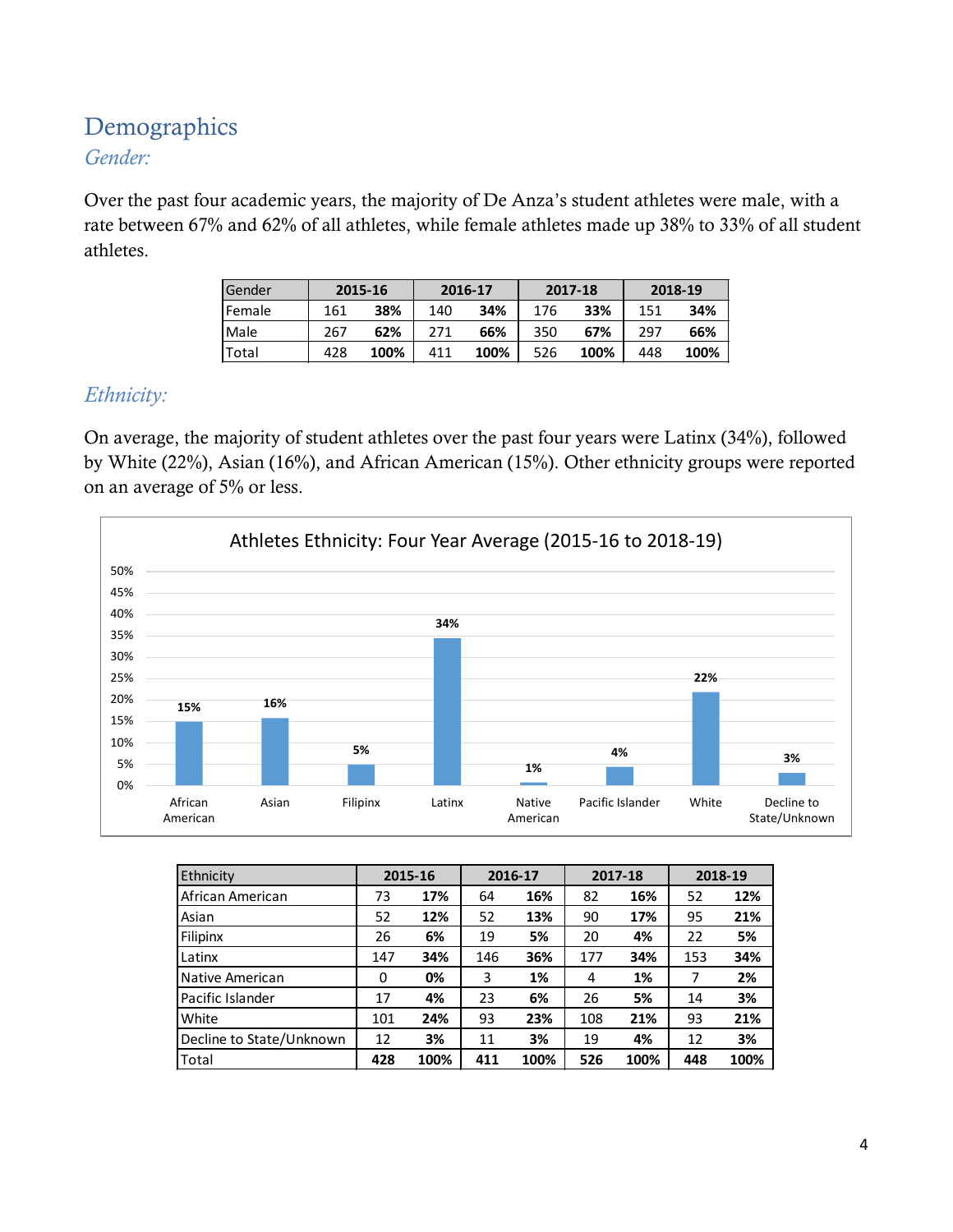#### <span id="page-4-0"></span>*Age:*

Over the past four academic years, the majority of student athletes were consistently between 19 to 24 years old (87% to 85% of all athletes). Other age groups were reported at rates of 10% or less.

| Age            |     | 2015-16 |     | 2016-17 |     | 2017-18 |     | 2018-19 |
|----------------|-----|---------|-----|---------|-----|---------|-----|---------|
| 18 and younger | 37  | 9%      | 38  | 9%      | 44  | 8%      | 46  | 10%     |
| 19 to 24       | 366 | 86%     | 357 | 87%     | 448 | 85%     | 380 | 85%     |
| 25 to 29       | 13  | 3%      | 10  | 2%      | 15  | 3%      | 11  | 2%      |
| 30 to 34       | 2   | 0%      | 0   | 0%      | 1   | 0%      | 1   | 0%      |
| $35 - 39$      | 2   | 0%      | 1   | 0%      | 1   | 0%      | 2   | 0%      |
| 40 and older   | 1   | 0%      | 1   | 0%      | 3   | 1%      | 0   | 0%      |
| Age unknown    | 7   | 2%      | 4   | 1%      | 14  | 3%      | 8   | 2%      |
| Total          | 428 | 100%    | 411 | 100%    | 526 | 100%    | 448 | 100%    |

#### <span id="page-4-1"></span>*Low Income Status:*

An average of 26% of student athletes over that past four academic years were identified as low income<sup>[1](#page-4-2)</sup>. The campus wide average rate of low income students for the past four academic years was 28%.

|         | Low Income |         |       | Not Low Income | Total |
|---------|------------|---------|-------|----------------|-------|
|         | Count      | Percent | Count | Percent        |       |
| 2015-16 | 114        | 27%     | 314   | 73%            | 428   |
| 2016-17 | 109        | 27%     | 302   | 73%            | 411   |
| 2017-18 | 144        | 27%     | 382   | 73%            | 526   |
| 2018-19 | 96         | 21%     | 352   | 79%            | 448   |

<span id="page-4-2"></span><sup>&</sup>lt;sup>1</sup> Low-income status includes students with a family income of \$25,000 or less which is considered to be below the federal poverty rate for a family of four.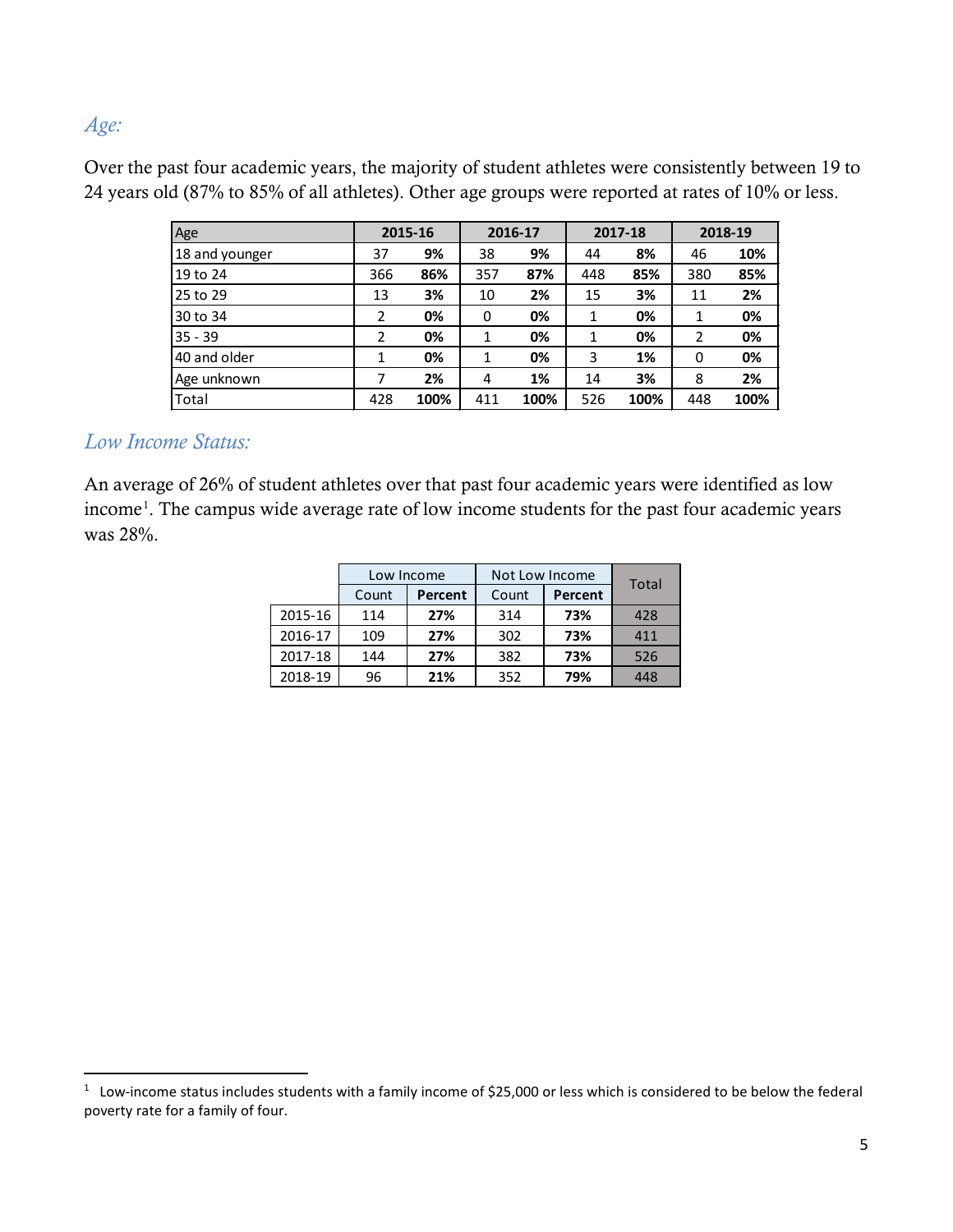# <span id="page-5-0"></span>Major and Educational Goal

<span id="page-5-1"></span>*Educational Goal:*

On average, the majority of athletes over the past four years indicated their goal was to transfer to a four-year institution (88%), while other educational goals were reported at an average rate of 8% or less.



| <b>Educational Goal</b> |     | 2015-16 |     | 2016-17 |     | 2017-18 |     | 2018-19 |
|-------------------------|-----|---------|-----|---------|-----|---------|-----|---------|
| Transfer                | 400 | 87%     | 390 | 87%     | 497 | 91%     | 421 | 88%     |
| Degree                  | 18  | 4%      | 16  | 4%      | 17  | 3%      | 11  | 2%      |
| Certificate             |     | 0%      |     | 0%      | 0   | 0%      |     | 1%      |
| <b>All Other</b>        | 39  | 8%      | 40  | 9%      | 30  | 6%      | 42  | 9%      |
| Count                   | 459 | 100%    | 448 | 100%    | 544 | 100%    | 477 | 100%    |

# <span id="page-5-2"></span>*Major:*

The top three majors declared by student athletes over the past four academic years were:

- 13% (324) selected Kinesiology for Transfer
- 9% (217) selected Liberal Arts –Science, Math & Engineering
- 9% (210) selected Business Administration for Transfer
- For a full list of the majors declared by student athletes during the past four years, please view *[Appendix 1.](#page-18-0)*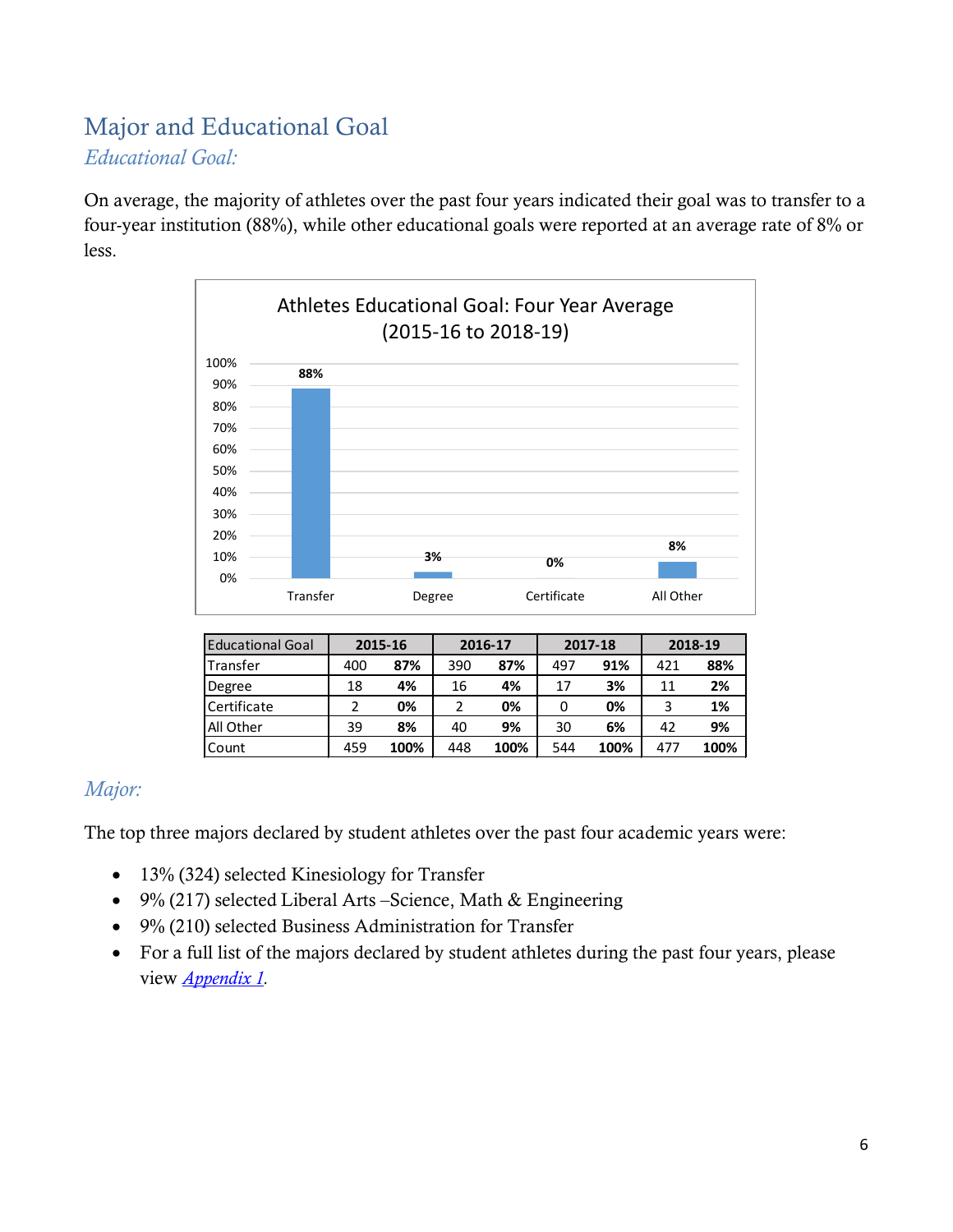# <span id="page-6-0"></span>Persistence Rates, Full-Time Status

### *Persistence: All student athletes*

Persistence is calculated by tracking the enrollment of each fall cohort in subsequent terms through each academic year. Quarterly enrollment was tracked from fall to winter and from winter to spring. Yearly enrollment was tracked from fall to spring.

- Persistence by quarter:
	- Fall to winter persistence:

Subsequent enrollment from fall to winter had the lowest persistence rates between two quarters within each academic year. Between 89% and 90% of student athletes continue their enrollment in the winter after completing the fall quarter. The campus wide average is 74%.

• Winter to spring persistence:

Based on persistence rates during the past four academic years, between 90% and 92% of student athletes continue their enrollment in the spring after completing the winter quarter. The campus wide average is 83%.

#### • Persistence by academic year:

Based on persistence rates during the past four academic years, between 79% and 82% of student athletes continue their enrollment in the spring after completing both the fall and winter quarters. The campus wide average is 62%.

| Student          |      | Athlete Enrollment |        |         | <b>Persistence Rates</b> |                |  |
|------------------|------|--------------------|--------|---------|--------------------------|----------------|--|
| Cohort           | Fall |                    |        | Fall to | Winter to                | <b>Fall to</b> |  |
|                  |      | Winter             | Spring | Winter  | Spring                   | <b>Spring</b>  |  |
| <b>Fall 2015</b> | 397  | 354                | 325    | 89%     | 92%                      | 82%            |  |
| <b>Fall 2016</b> | 396  | 353                | 317    | 89%     | 90%                      | 80%            |  |
| <b>Fall 2017</b> | 468  | 411                | 371    | 88%     | 90%                      | 79%            |  |
| <b>Fall 2018</b> | 413  | 373                | 338    | 90%     | 91%                      | 82%            |  |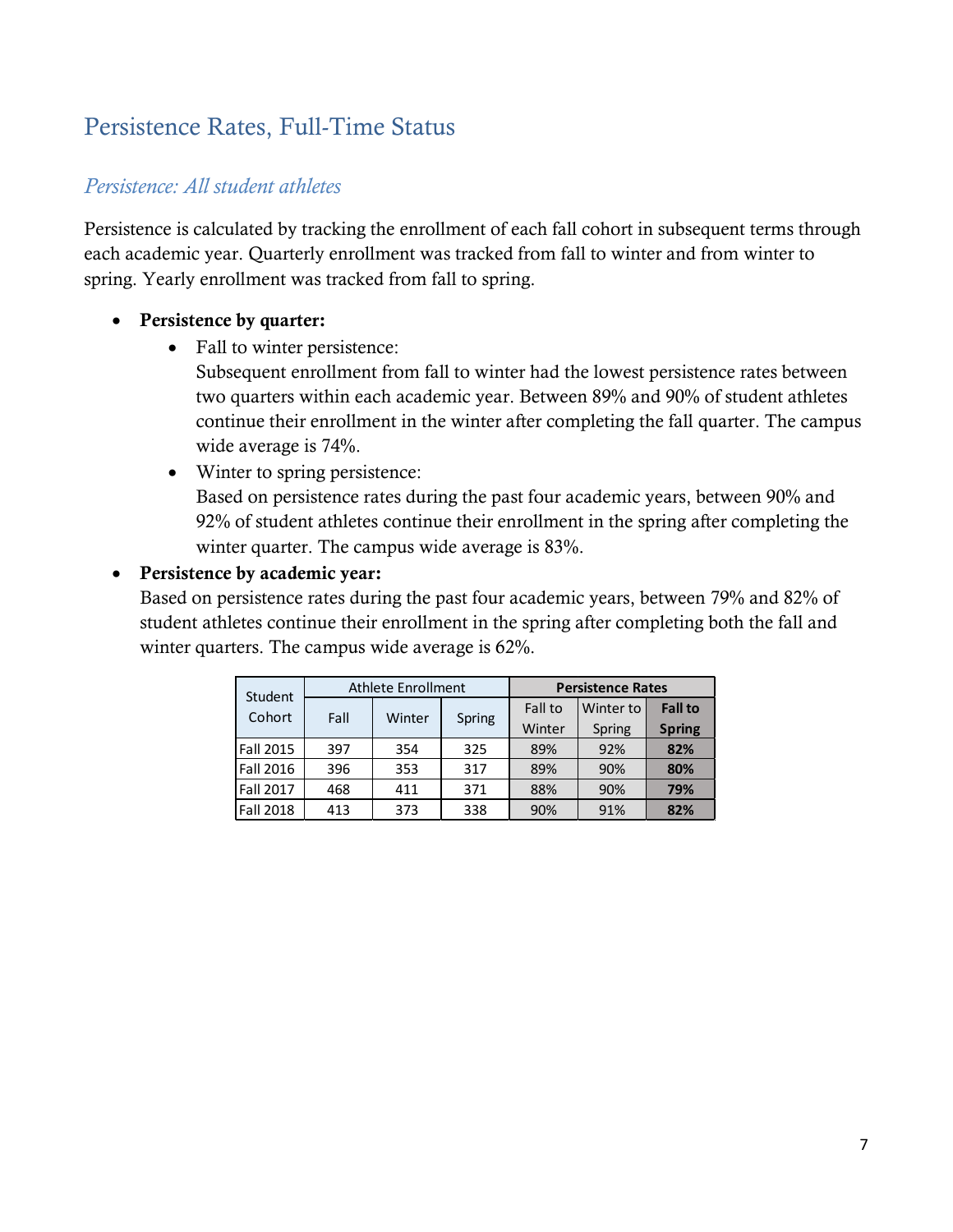# <span id="page-7-0"></span>*Persistence: African American, Filipinx, and Latinx athletes vs. Asian, Native American, Pacific Islander, and White athletes*

Persistence rates for targeted ethnic groups include enrollment tracking of African American, Filipinx, and Latinx student athletes. Persistence rates for non-targeted ethnic groups include enrollment tracking of Asian, Native American, Pacific Islander, and White student athletes. Fall to spring enrollment rates are compared between targeted and non-targeted groups.

Over the past four academic years, fall to spring persistence rates for athletes from targeted groups were between 4 and 9 percentage points lower than persistence rates of non-targeted athletes. The biggest percentage point gap was -9 percentage points among the fall 2017 cohort of athletes.



|                       |                   | <b>Targeted Athlete</b> | <b>Persistence</b> | Non-Targeted              | Persistence   |                |
|-----------------------|-------------------|-------------------------|--------------------|---------------------------|---------------|----------------|
| <b>Student Cohort</b> | <b>Enrollment</b> |                         | <b>Fall to</b>     | <b>Athlete Enrollment</b> |               | <b>Fall to</b> |
|                       | Fall              | <b>Spring</b>           | <b>Spring</b>      | Fall                      | <b>Spring</b> | <b>Spring</b>  |
| Fall 2015 Cohort      | 230               | 184                     | 80%                | 167                       | 141           | 84%            |
| Fall 2016 Cohort      | 223               | 174                     | 78%                | 173                       | 143           | 83%            |
| Fall 2017 Cohort      | 252               | 190                     | 75%                | 216                       | 181           | 84%            |
| Fall 2018 Cohort      | 210               | 166                     | 79%                | 203                       | 172           | 85%            |

For a more detailed persistence analysis by ethnicity for the past four academic years, please view *[Appendix 2.](#page-21-0)*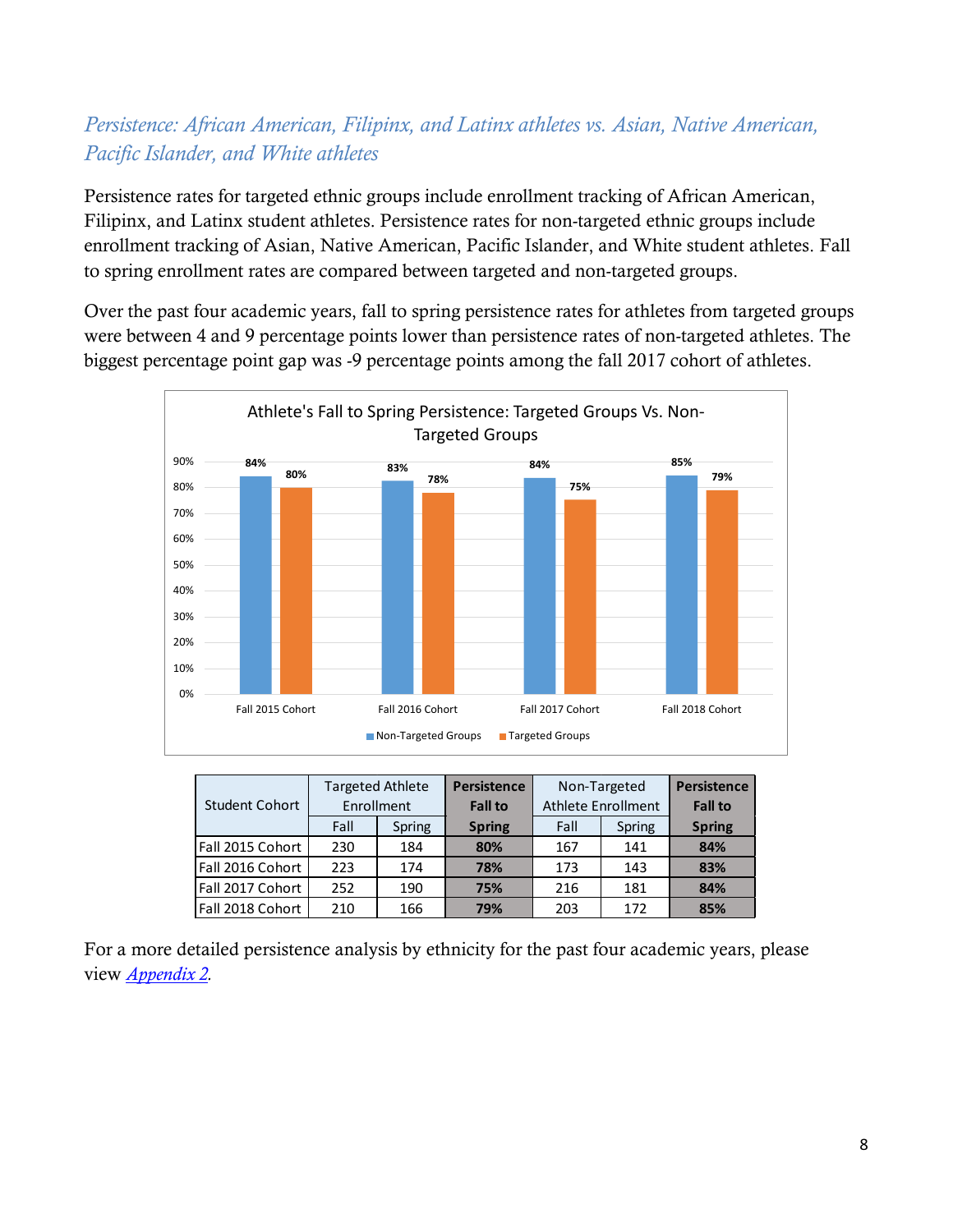## <span id="page-8-0"></span>*Persistence: Differences by sport*

The persistence rates below are the average fall to spring persistence rates of the past four academic years. Sports with less than 10 participants per year were omitted.

- The lowest average persistence rates were among athletes who participated in Football (66%), Men's Soccer (67%), and Women's Swimming (72%).
- The highest average persistence rates were among athletes who participated in Women's Basketball (99%), Volleyball (96%), and Badminton (96%).



For a more detailed persistence analysis by sport for the past four academic years, please view *[Appendix 3](#page-22-0)*.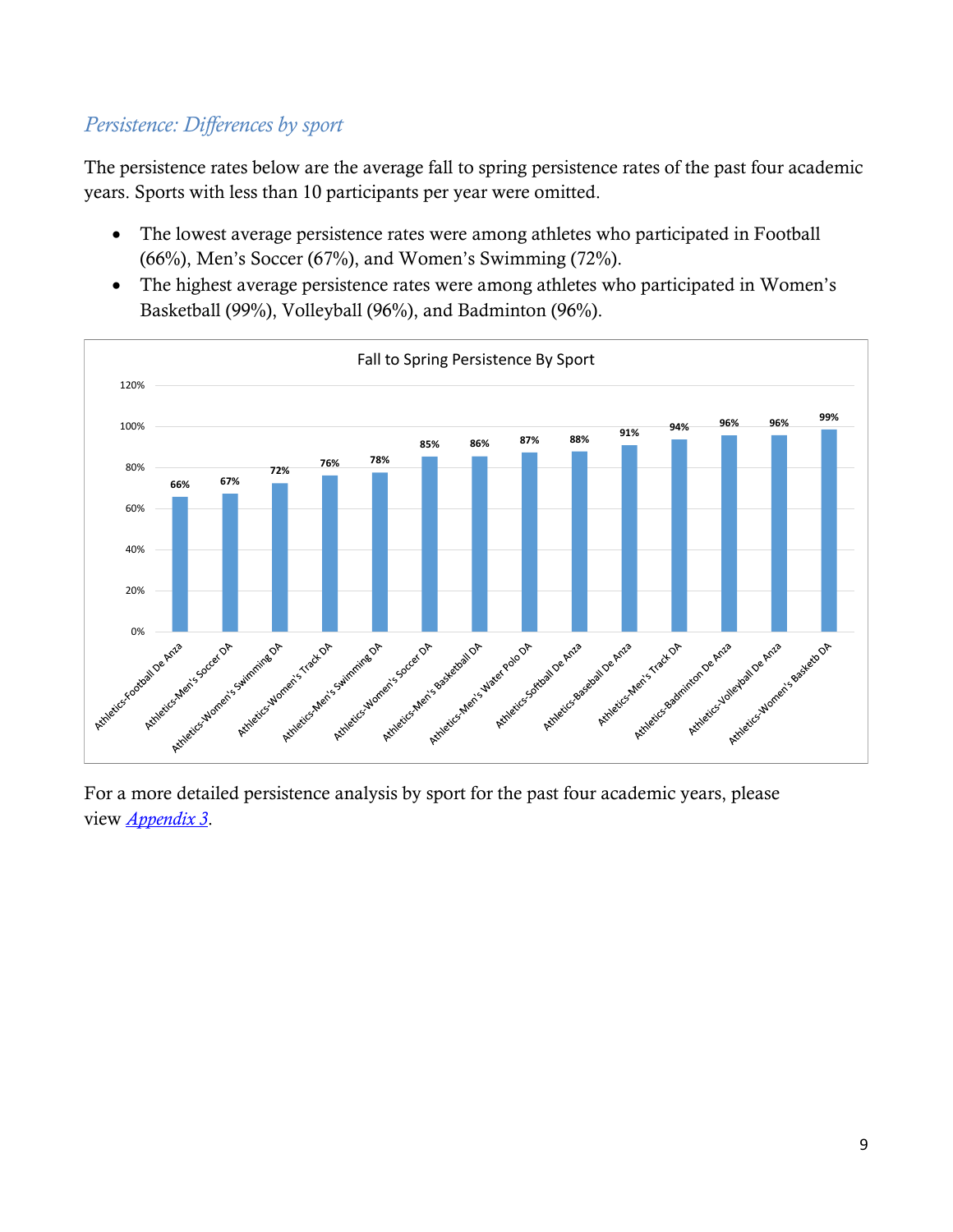# <span id="page-9-0"></span>*Credit Load: Student athletes vs. other full-time students*

Over the past four academic years, student athletes attempted an average between 12.0 and 12.7 credits per quarter, compared with an average between 15.0 and 15.2 credits per quarter attempted by other full-time De Anza students.

The average number of credits passed per quarter for student athletes was between 9.5 and 10.1 compared with an average number of credits passed for other full-time De Anza students between 12.0 and 12.4.



|         |                                                  | <b>Student Athletes</b> | <b>Full-Time Non Athletes</b> |                        |  |
|---------|--------------------------------------------------|-------------------------|-------------------------------|------------------------|--|
|         | <b>Average Credits</b><br><b>Average Credits</b> |                         | <b>Average Credits</b>        | <b>Average Credits</b> |  |
|         | Attempted                                        | Passed                  | Attempted                     | Passed                 |  |
| 2015-16 | 12.4                                             | 9.7                     | 15.0                          | 12.0                   |  |
| 2016-17 | 12.7                                             | 10.1                    | 15.1                          | 12.1                   |  |
| 2017-18 | 12                                               | 9.5                     | 15.2                          | 12.2                   |  |
| 2018-19 | 12.2                                             | 9.7                     | 15.2                          | 12.4                   |  |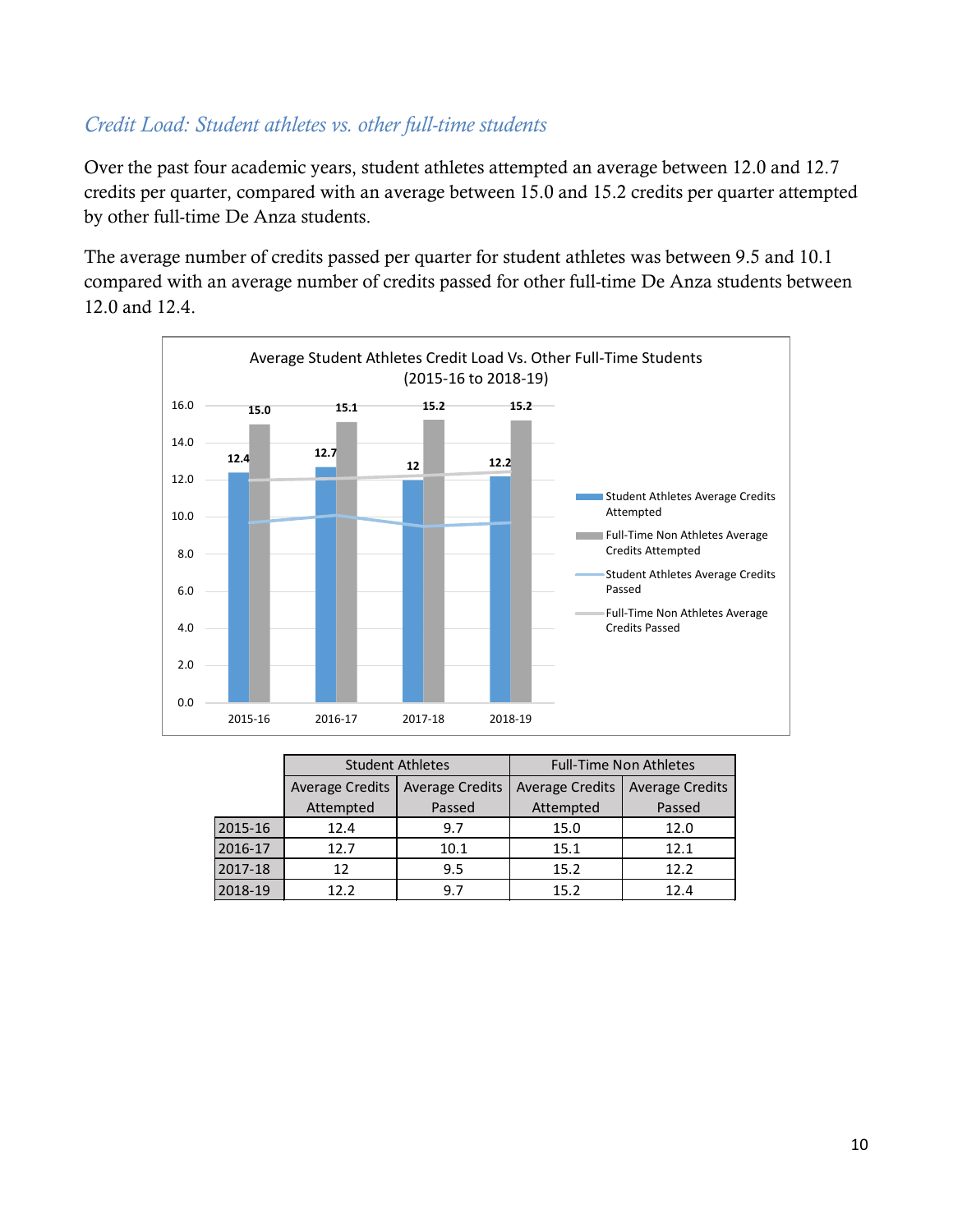## <span id="page-10-0"></span>*Credit Load: Out-of-state athletes vs. in-state athletes*

Out-of-state athletes attempted slightly more credits per quarter over the past four academic years than in-state athletes. The average per quarter for attempted credits was between 12.7 and 13.3 for out-of-state athletes and between 11.9 and 12.7 for in-state athletes.

With the exception of 2016-17, out-of-state athletes passed more credits per quarter than in-state athletes. The average number of credits passed for out-of-state athletes was between 10.9 and 10.1 per quarter, while the average number of credits passed for in-state athletes was between 9.4 and 10.1 per quarter.



|         |                 | Average Credits Attempted | <b>Average Credits Passed</b> |          |  |
|---------|-----------------|---------------------------|-------------------------------|----------|--|
|         | Out-of-State    | In-State                  | Out-of-State                  | In-State |  |
|         | <b>Athletes</b> | <b>Athletes</b>           | Athletes                      | Athletes |  |
| 2015-16 | 12.8            | 12.3                      | 10.3                          | 9.7      |  |
| 2016-17 | 12.7            | 12.7                      | 10.1                          | 10.1     |  |
| 2017-18 | 13.0            | 11.9                      | 10.6                          | 9.4      |  |
| 2018-19 | 13.3            | 12.0                      | 10.9                          | 9.4      |  |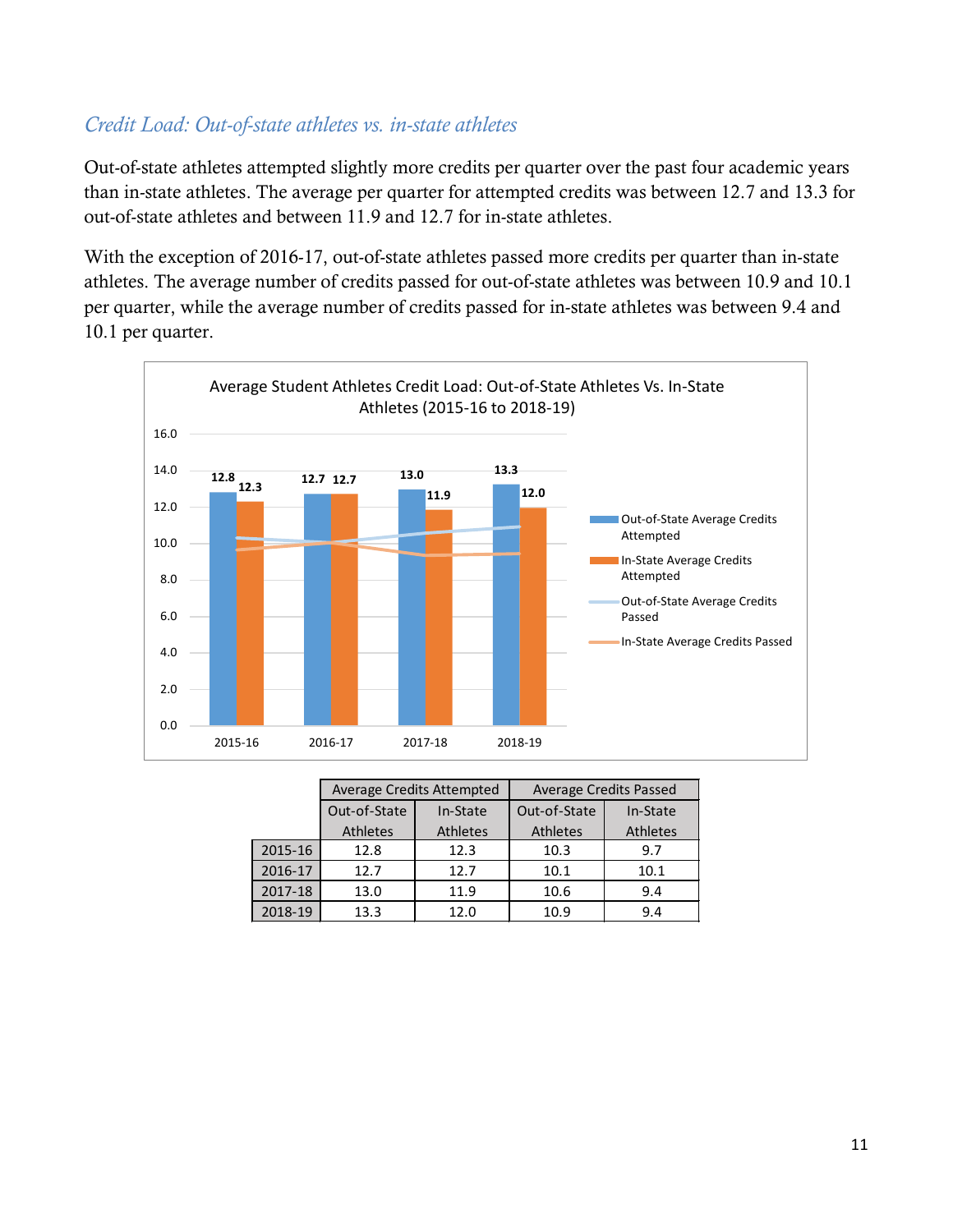# <span id="page-11-0"></span>Success and Academic Outcomes

## <span id="page-11-1"></span>*Cal-Pass Plus Data: Course success comparison with athletes statewide*

Course success rates for De Anza athletes compared with all student athletes statewide was collected from data available through Cal-Pass Plus<sup>[2](#page-11-3)</sup>. Cal-Pass Plus defined success rates as "The average among students in the percentage of courses completed with a grade of C- or better, a pass, or credit received out of the courses attempted during the reporting year." It is worth noting that success rates for non-athletes at De Anza were averaged for all students enrolled during the academic year, and not only full-time non-athletes.

Success rates from 2014-15 to 2017-18 were higher among De Anza athletes than other non-athlete students at De Anza and other athletes statewide. Athletes at De Anza had a course success rate average of 80% per academic year, compared with an average of 72% for non-athlete students, and an average of 77% for other athletes statewide.



<span id="page-11-3"></span><span id="page-11-2"></span><sup>&</sup>lt;sup>2</sup> Information about Cal-Pass Plus can be found through this link[: https://www.calpassplus.org/Home](https://www.calpassplus.org/Home)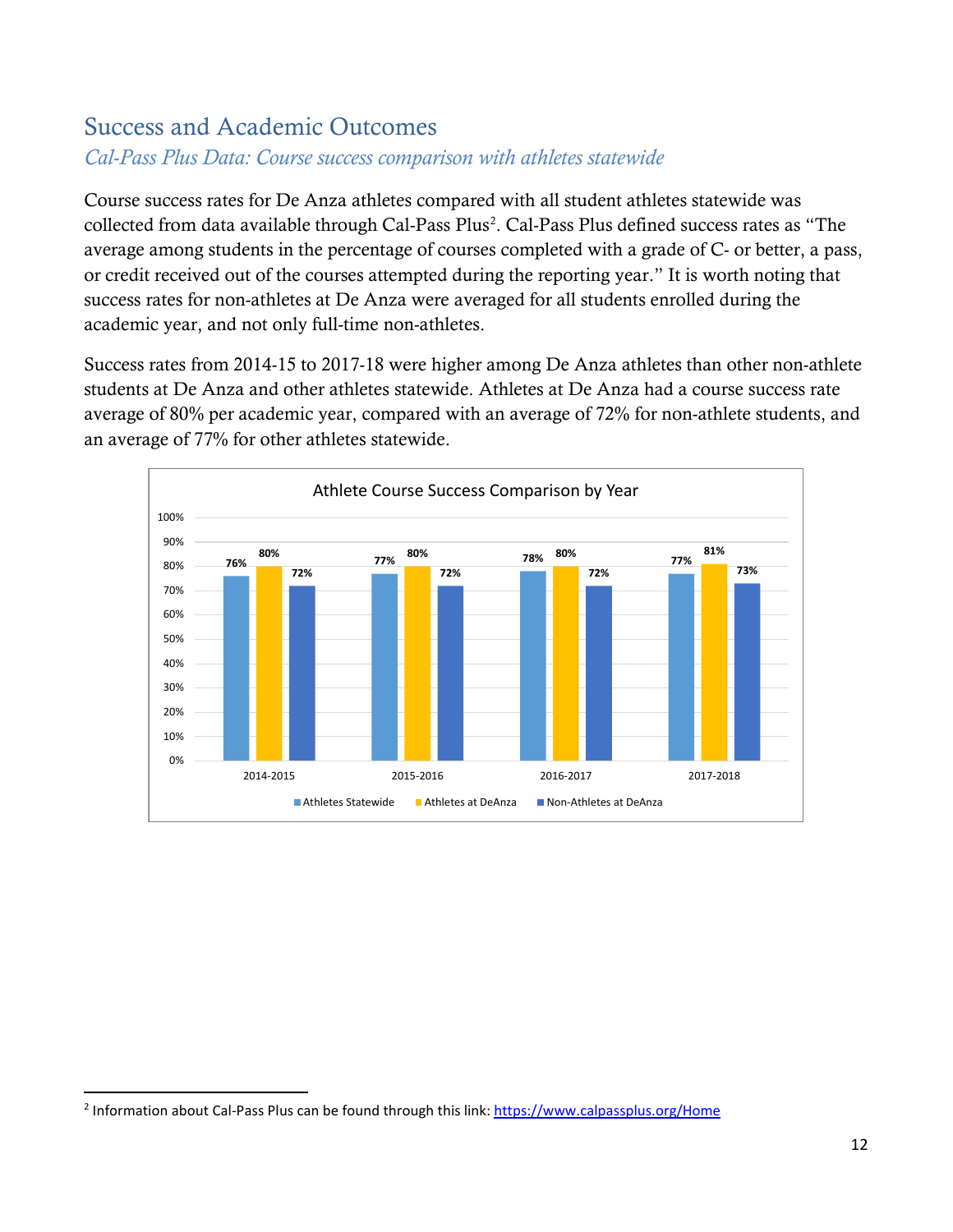## *Cal-Pass Plus Data: Course success comparisons by ethnicity*

De Anza athletes from each racial/ethnic group had either achieved equal or higher success rates than their statewide athlete counterparts, with the exception of Pacific Islander athletes. However, the difference in success rates for Pacific Islander athletes could be due to a small population size, which was not reported by Cal-Pass Plus.



#### <span id="page-12-0"></span>*Cal-Pass Plus Data: Completion of 30 or more units per academic year*

Cal-Pass Plus defines this data as "The number of enrolled students who completed 30 or more units for the reporting year." An average of 63% of De Anza athletes have completed 30 or more units in a given academic year, compared with an average of 26% of athletes statewide and an average of 22% for non-athletes at De Anza.

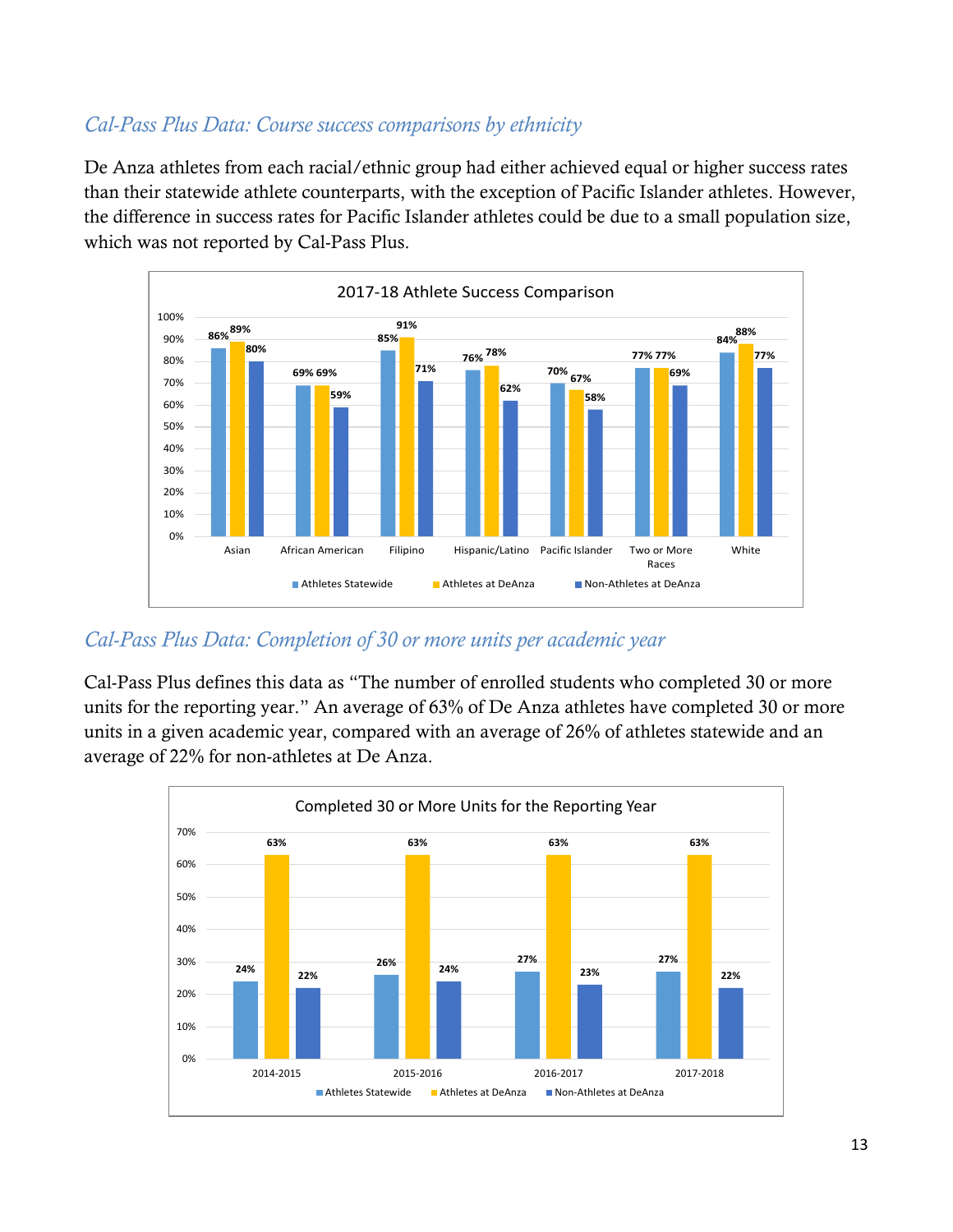### <span id="page-13-0"></span>*Course Success Rates: Out-of-state athletes vs. in-state athletes*

In this section, athletes' course success rates were analyzed from local data. Success includes A, B, C, and P grades, non-success includes D, F, NP, and I grades, and withdraw includes W grades.

• Success Rates:

There were no differences in success rates between out-of-state and in-state athletes. Both groups of athletes had an 81% average success rate over the past four years.



• Non-Success Rates:

There were no differences in non-success rates between out-of-state and in-state athletes. The four year average for both groups was within a one percentage point difference.

• Withdraw Rates:

Out-of-state athletes had slightly lower withdraw rates (within 1-2 percentage points) than athletes who were in-state.

|         |                    |      | Out-of-State |      | In-State |
|---------|--------------------|------|--------------|------|----------|
| 2015-16 | <b>Success</b>     | 476  | 80%          | 3666 | 80%      |
|         | <b>Non Success</b> | 79   | 13%          | 555  | 12%      |
|         | Withdraw           | 38   | 6%           | 346  | 8%       |
|         | Total              | 593  | 100%         | 4567 | 100%     |
| 2016-17 | <b>Success</b>     | 560  | 80%          | 3433 | 81%      |
|         | <b>Non Success</b> | 97   | 14%          | 499  | 12%      |
|         | Withdraw           | 41   | 6%           | 309  | 7%       |
|         | Total              | 698  | 100%         | 4241 | 100%     |
| 2017-18 | <b>Success</b>     | 841  | 82%          | 3757 | 80%      |
|         | <b>Non Success</b> | 133  | 13%          | 603  | 13%      |
|         | Withdraw           | 57   | 6%           | 357  | 8%       |
|         | Total              | 1031 | 100%         | 4717 | 100%     |
| 2018-19 | <b>Success</b>     | 639  | 82%          | 3640 | 81%      |
|         | <b>Non Success</b> | 92   | 12%          | 481  | 11%      |
|         | Withdraw           | 45   | 6%           | 361  | 8%       |
|         | Total              | 776  | 100%         | 4482 | 100%     |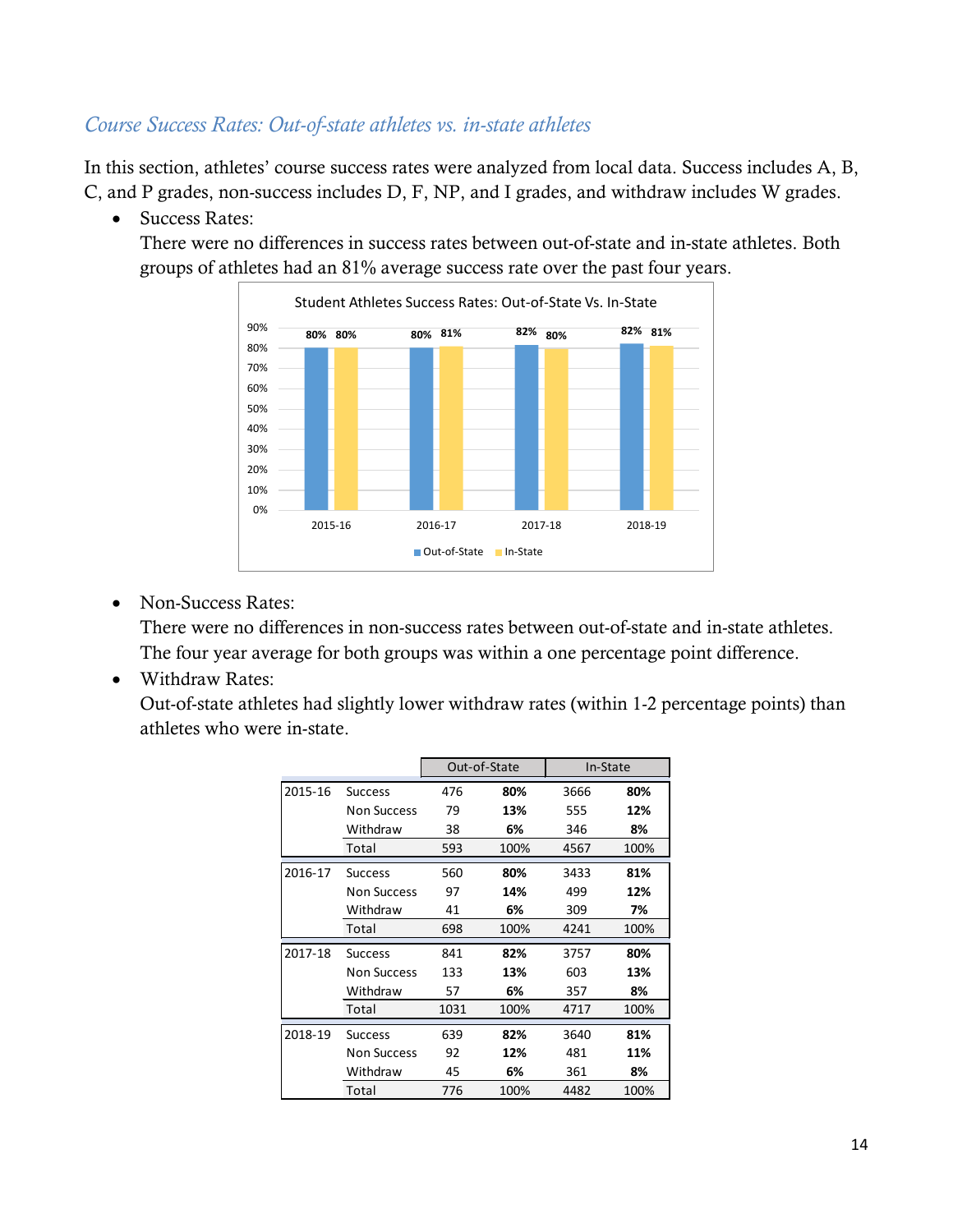### <span id="page-14-0"></span>*Course Success Rates: Out of state athletes vs. in-state athletes by ethnicity*

Out-of-state athletes who were Asian, Native American, Pacific Islander, and White (non-targeted ethnicities), had success rates that were consistently equal to or higher than athletes from nontargeted ethnicities and were from in-state.



With the exception of data from 2015-16, the opposite is true for out-of-state athletes who were African American, Filipinx, or Latinx (targeted ethnicities), who had lower success rates than athletes from targeted ethnicities and who were from in-state. However, success rates for out-ofstate athletes who were from targeted ethnicities matched success rates of non-athletes who were from targeted ethnicities during the past three academic years.



<span id="page-14-1"></span>For a more detailed success rates analysis by ethnicity and out of state status for the past four academic years, please view *[Appendix 4.](#page-24-0)*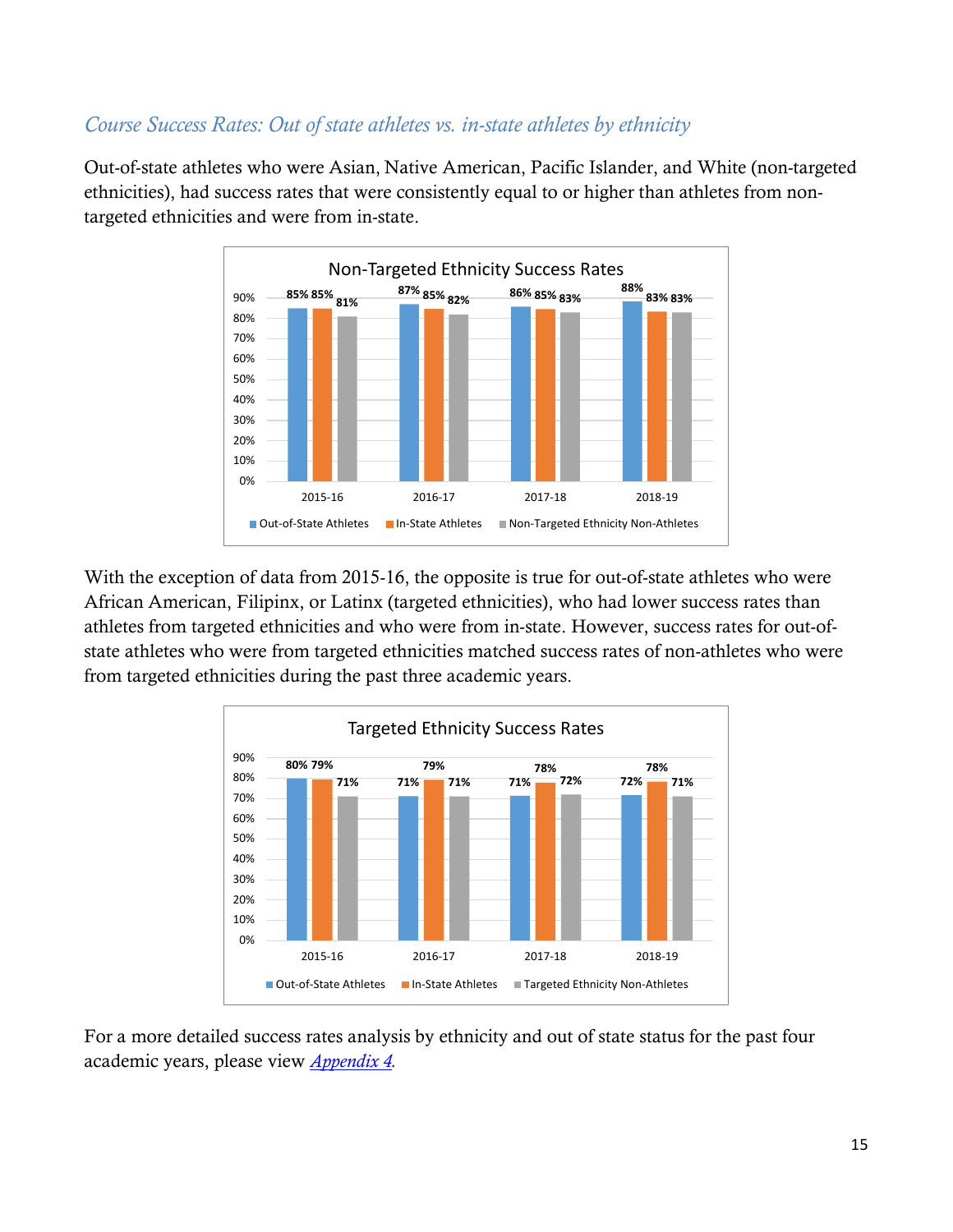#### *Retention Rates:*

Retention rates are calculated by the percentage of students who receive a valid grade without withdrawing from the course (A, B, C, P, D, F, NP, or I) divided by all students enrolled including those who withdrew. The retention rates of student athletes were consistent at 93% for the past three academic years.

|         | <b>Total Athlete</b> |       | <b>Retained</b> | <b>Not retained</b> |         |  |
|---------|----------------------|-------|-----------------|---------------------|---------|--|
|         | Grades               | Count | Percent         | Count               | Percent |  |
| 2015-16 | 5,334                | 4,934 | 93%             | 400                 | 7%      |  |
| 2016-17 | 5.040                | 4,672 | 93%             | 368                 | 7%      |  |
| 2017-18 | 5,958                | 5,518 | 93%             | 440                 | 7%      |  |
| 2018-19 | 5.479                | 5,051 | 92%             | 428                 | 8%      |  |

Retention rates for athletes from targeted ethnic groups were slightly lower than athletes from nontargeted groups by 1-2 percentage points during the past four academic years.



For a more detailed retention rates analysis by ethnicity for the past four academic years, please view *[Appendix 5](#page-25-0)*.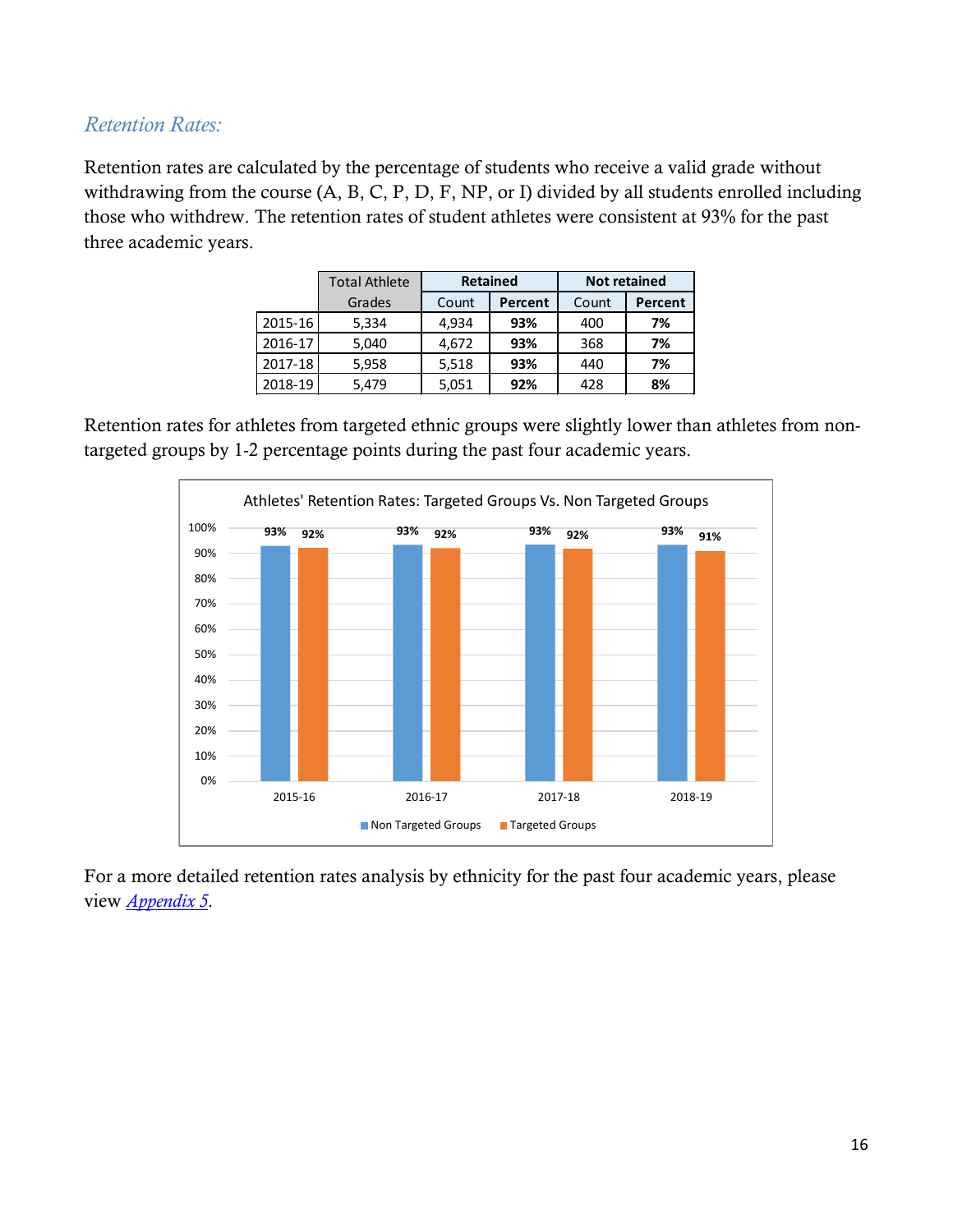#### <span id="page-16-0"></span>*Awards and Transfer Rates:*

Degree and certificate awards were tracked for athletes who were enrolled during fall 2013, fall 2014, fall 2015, and fall 2016. Total count by award is shown for each fall cohort. Transfer data for those cohorts were obtained from the National Student Clearinghouse. Athletes who transferred to a four-year institution are flagged when they have subsequently enrolled at the institution after their enrollment at De Anza. Degree and certificate counts are mutually exclusive from the number of transfers, meaning a student can achieve one or both categories and be counted more than once.

- Between 36 and 43 degrees and certificates were awarded to each fall cohort, which is a ratio approximately between 25% to 32% awards per student cohort.
- Between 38% and 56% of athletes in each cohort have transferred to a four-year institution.

|                  | <b>First-time Student Cohorts</b> |    | Degree/Certificate |    | Transferred |
|------------------|-----------------------------------|----|--------------------|----|-------------|
| <b>Fall 2013</b> | 161                               | 41 | 25%                | 86 | 53%         |
| <b>Fall 2014</b> | 125                               | 40 | 32%                | 70 | 56%         |
| Fall 2015        | 150                               | 43 | 29%                | 74 | 49%         |
| Fall 2016        | 128                               | 36 | 28%                | 48 | 38%         |

• The degree most awarded to student athletes is an Associate in Arts, which accounts for 58% to 68% of all degrees awarded to athletes by fall cohort.

|                               |    | Fall 2013 Cohort |    | Fall 2014 Cohort |    | Fall 2015 Cohort |    | Fall 2016 Cohort |
|-------------------------------|----|------------------|----|------------------|----|------------------|----|------------------|
| Associate in Arts             | 28 | 68%              | 27 | 68%              | 28 | 65%              | 21 | 58%              |
| Associate in Arts-Transfer    |    | 12%              |    | 20%              |    | 21%              | 6  | 17%              |
| Associate in Science          |    | 5%               |    | 0%               |    | 2%               |    | 0%               |
| Associate in Science-Transfer |    | 12%              |    | 10%              |    | 9%               |    | 19%              |
| Certificate of Achievement    |    | 2%               |    | 3%               |    | 2%               |    | 6%               |
| <b>Count</b>                  | 41 | 100%             | 40 | 100%             | 43 | 100%             | 36 | 100%             |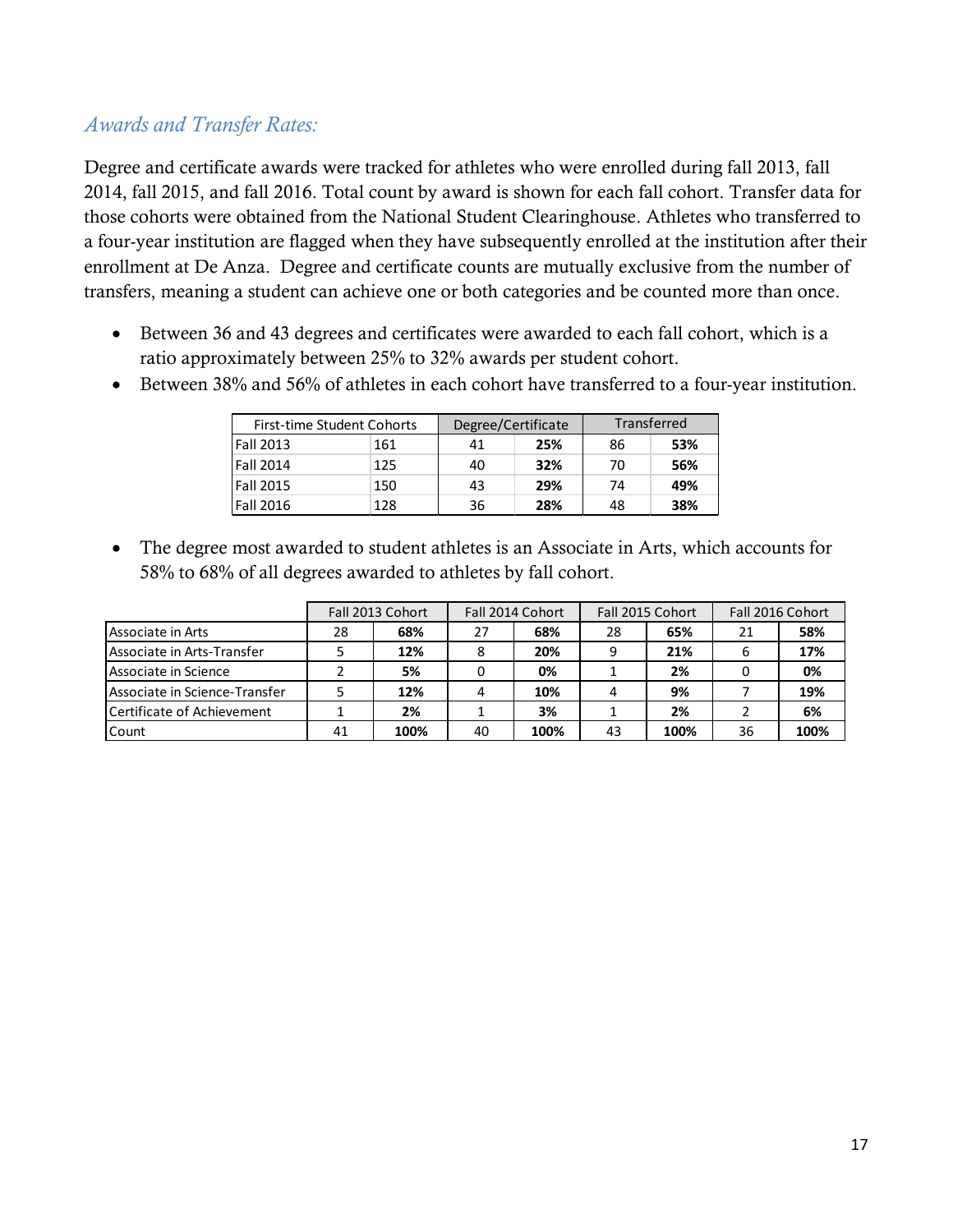• Although the fall 2016 athlete cohort is the youngest among the four cohorts listed, they obtained the highest rate of Associate in Science-Transfer degrees (7; 19%). This is a 10 percentage point increase in the number of Associate in Science-Transfer degrees awarded from the previous cohort – fall 2015.



- The top three transfer schools for student athletes from all cohorts were:
	- o San Jose State University (61; 20%)
	- o California State East Bay (13; 4%)
	- o California State Stanislaus (11; 4%)

|                                          |                  |           | <b>Fall Athlete Cohorts</b> |                  | Total              | Percent |
|------------------------------------------|------------------|-----------|-----------------------------|------------------|--------------------|---------|
|                                          | <b>Fall 2013</b> | Fall 2014 | <b>Fall 2015</b>            | <b>Fall 2016</b> | <b>Transferred</b> | Total   |
| <b>SAN JOSE STATE UNIVERSITY</b>         | 17               | 14        | 18                          | 12               | 61                 | 20%     |
| CALIFORNIA STATE UNIVERSITY - EAST BAY   | 3                |           |                             | 0                | 13                 | 4%      |
| CALIFORNIA STATE UNIVERSITY - STANISLAUS |                  | 4         | 4                           |                  | 11                 | 4%      |
| UNIVERSITY OF CALIFORNIA-SANTA BARBARA   | 0                |           |                             | 4                | 9                  | 3%      |
| UNIVERSITY OF CALIFORNIA-DAVIS           | 6                |           |                             |                  | 9                  | 3%      |
| CALIFORNIA STATE UNIVERSITY - SACRAMENTO |                  |           | 4                           |                  | 8                  | 3%      |
| UNIVERSITY OF NEVADA-RENO                |                  |           | ς                           |                  | 8                  | 3%      |
| UNIVERSITY OF CALIFORNIA - BERKELEY      |                  |           |                             |                  |                    | 2%      |
| CALIFORNIA POLYTECHNIC STATE UNIVERSITY  |                  |           |                             | ำ                | 6                  | 2%      |
| UNIVERSITY OF CALIFORNIA-LOS ANGELES     | 4                |           |                             | $\Omega$         | 6                  | 2%      |

For a list of all transfer institutions by athlete subsequent enrollment, please view *[Appendix 6](#page-26-0)*.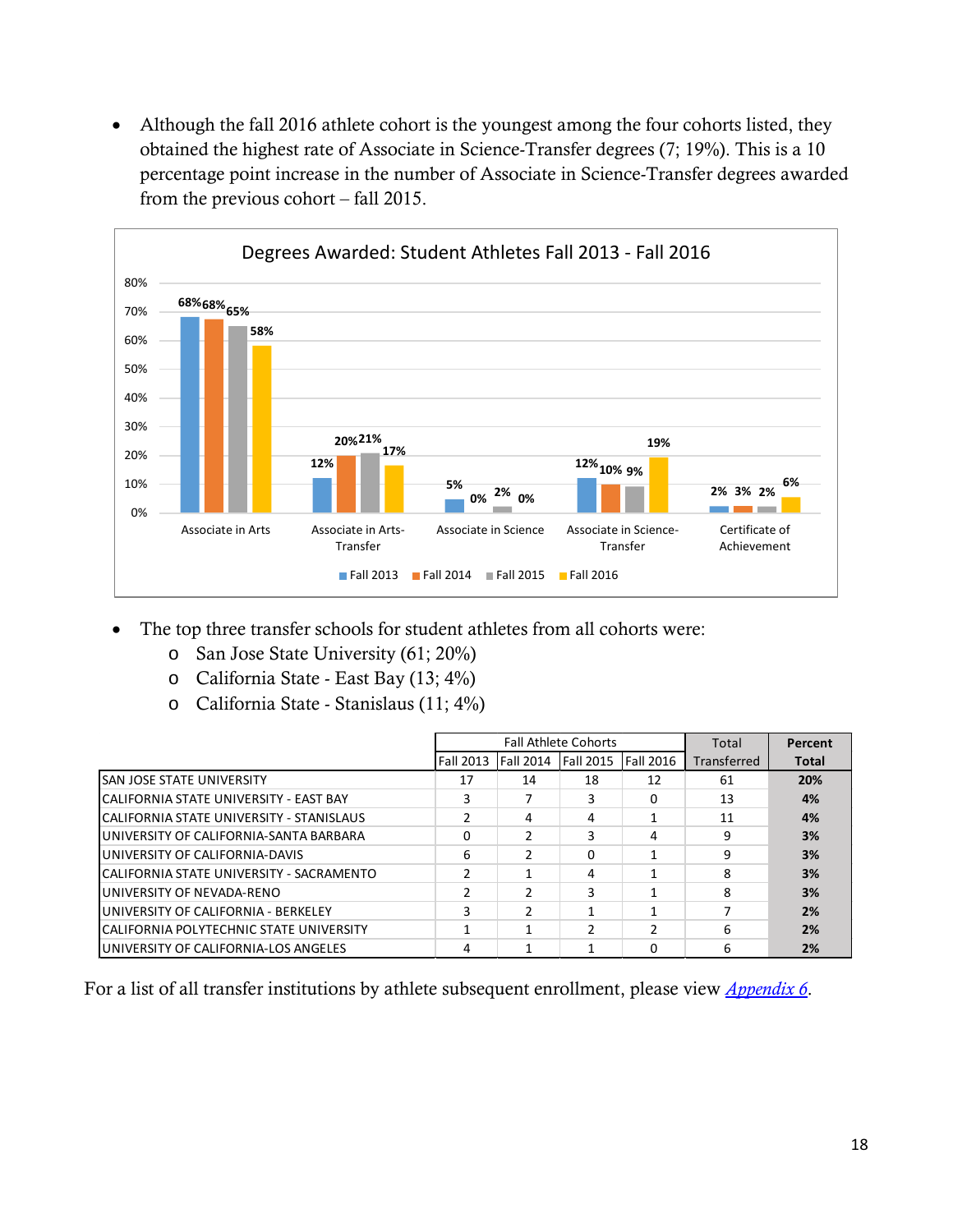# *Appendix 1: Athletes' majors*

<span id="page-18-0"></span>

| <b>Athletes Major</b>                 | 2015-16        | 2016-17        | 2017-18        | 2018-19        |     | <b>Count Total Percent Total</b> |
|---------------------------------------|----------------|----------------|----------------|----------------|-----|----------------------------------|
| Kinesiology for Transfer              | 93             | 80             | 87             | 64             | 324 | 13%                              |
| Lib Arts-Sci, Math & Engineering      | 52             | 59             | 67             | 39             | 217 | 9%                               |
| <b>Business Admin for Transfer</b>    | 54             | 56             | 50             | 50             | 210 | 9%                               |
| <b>Business Administration</b>        | 42             | 36             | 50             | 54             | 182 | 7%                               |
| Lib Arts-Soc & Behavioral Sci         | 56             | 45             | 43             | 36             | 180 | 7%                               |
| <b>Biological Sciences</b>            | 29             | 30             | 46             | 30             | 135 | 6%                               |
| Liberal Arts-Business&CIS Emph        | 32             | 35             | 41             | 23             | 131 | 5%                               |
| Liberal Arts - Arts & Letters         | 14             | 20             | 25             | 23             | 82  | 3%                               |
| Admin of Justice for Transfer         | $\overline{7}$ | 19             | 24             | 26             | 76  | 3%                               |
| Law Enforcement                       | 22             | 20             | 15             | 16             | 73  | 3%                               |
| <b>Communication Studies-Transfer</b> | 11             | 19             | 20             | 21             | 71  | 3%                               |
| <b>Registered Nurse</b>               | 17             | 13             | 16             | 18             | 64  | 3%                               |
| <b>Computer Science for Transfer</b>  | 4              | 4              | 24             | 22             | 54  | 2%                               |
| Sociology for Transfer                | 15             | 13             | 9              | 11             | 48  | 2%                               |
| Undecided                             | 6              | 12             | 4              | 9              | 31  | 1%                               |
| <b>Political Science for Transfer</b> | 5              | 3              | 11             | 12             | 31  | 1%                               |
| Child Development                     | 6              | $\overline{7}$ | 8              | 6              | 27  | 1%                               |
| <b>Marketing Management</b>           | 4              | 5              | $\overline{7}$ | 10             | 26  | 1%                               |
| Film Production                       | $\overline{2}$ | 3              | 9              | 9              | 23  | 1%                               |
| English                               | 9              | 3              | 6              | 3              | 21  | 1%                               |
| <b>Graphic Design</b>                 | 4              | $\overline{7}$ | 5              | 5              | 21  | 1%                               |
| <b>CIS: Business Programming</b>      | 3              | 6              | 5              | $\overline{7}$ | 21  | 1%                               |
| Mathematics-Transfer                  | $\mathbf{1}$   | 5              | 6              | 8              | 20  | 1%                               |
| <b>Medical Assisting</b>              | 10             | $\overline{2}$ | 4              | 3              | 19  | 1%                               |
| CIS: Systems Programming              | 10             | 3              | $\overline{2}$ | 1              | 16  | 1%                               |
| Accounting                            | 3              | $\mathbf 0$    | 3              | $\overline{7}$ | 13  | 1%                               |
| Massage Therapy                       | 4              | $\overline{2}$ | 3              | $\overline{4}$ | 13  | 1%                               |
| Management                            | 3              | 5              | 4              | $\mathbf 0$    | 12  | 0%                               |
| Journalism                            | $\overline{7}$ | $\overline{2}$ | 3              | $\mathbf 0$    | 12  | 0%                               |
| <b>Medical Laboratory Technology</b>  | $\mathbf{1}$   | 3              | 5              | $\overline{2}$ | 11  | 0%                               |
| Speech Communication                  | 3              | 6              | 2              | $\mathbf 0$    | 11  | 0%                               |
| History for Transfer                  | 1              | 1              | 4              | 4              | 10  | 0%                               |
| <b>Paralegal Studies</b>              | 1              | 5              | 3              | $\mathbf 1$    | 10  | 0%                               |
| Music                                 | $\overline{2}$ | 1              | 5              | $\overline{2}$ | 10  | 0%                               |
| <b>Economics for Transfer</b>         | 0              | 0              | $\overline{2}$ | $\overline{7}$ | 9   | 0%                               |
| High School Student                   | 1              | $\overline{2}$ | 4              | $\overline{2}$ | 9   | 0%                               |
| <b>Communication Studies</b>          | 0              | $\mathbf{1}$   | 1              | 7              | 9   | 0%                               |
| Early Childhood Ed for Trnsfer        | 1              | $\overline{2}$ | 3              | 3              | 9   | 0%                               |
| Wildlife Science Technician           | 3              | 3              | $\overline{2}$ | $\mathbf{1}$   | 9   | 0%                               |
| Computer Aided Dsgn-Mechanical        | $\overline{2}$ | $\mathbf{1}$   | $\overline{2}$ | 3              | 8   | 0%                               |
| <b>Real Estate</b>                    | 1              | $\overline{2}$ | 1              | 3              | 7   | 0%                               |
| Envir Resource Mgmt&Poll Prev         | 4              | $\mathbf{1}$   | $\overline{2}$ | $\mathbf 0$    | 7   | 0%                               |
| Auto Tech: Engine Performance         | $\overline{2}$ | $\mathbf{1}$   | 3              | 0              | 6   | 0%                               |
| Engineering                           | $\mathbf 1$    | $\overline{2}$ | $\mathbf{1}$   | $\overline{2}$ | 6   | 0%                               |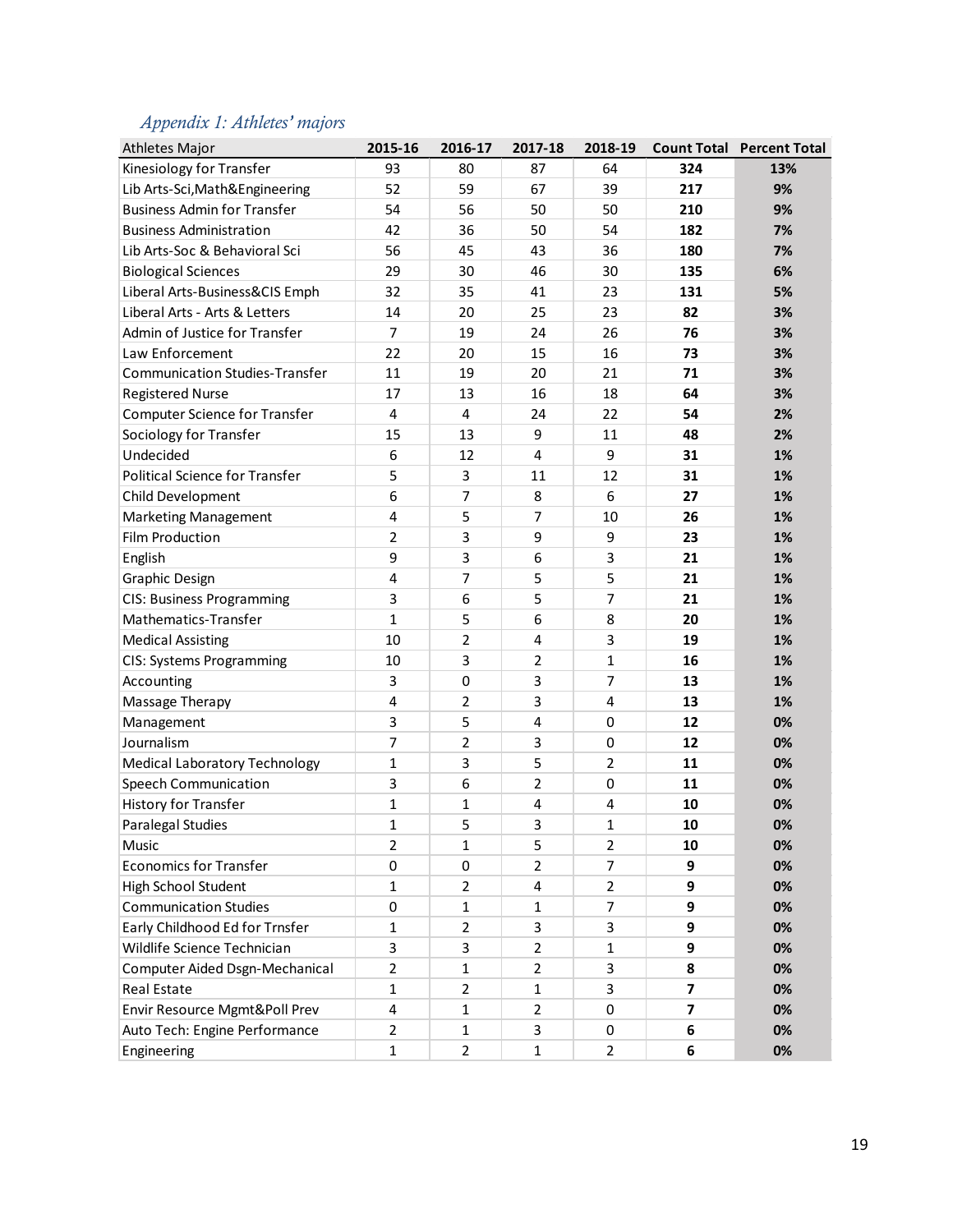| <b>Athletes Major</b>                  | 2015-16        | 2016-17        | 2017-18          | 2018-19        |                | <b>Count Total Percent Total</b> |
|----------------------------------------|----------------|----------------|------------------|----------------|----------------|----------------------------------|
| <b>LVN Transition To RN</b>            | 3              | 2              | $\mathbf{1}$     | $\mathbf 0$    | 6              | 0%                               |
| Journalism for Transfer                | 1              | 2              | 2                | 1              | 6              | 0%                               |
| Auto Tech: Mach & Engine Repair        | 1              | $\overline{2}$ | $\mathbf{1}$     | $\overline{2}$ | 6              | 0%                               |
| <b>Global Studies</b>                  | 1              | 0              | 3                | 1              | 5              | 0%                               |
| Programming in JAVA                    | 1              | 1              | $\overline{2}$   | 1              | 5              | 0%                               |
| Professional Photography               | $\mathbf{1}$   | $\mathbf{1}$   | $\overline{2}$   | $\mathbf{1}$   | 5              | 0%                               |
| Photographic Arts                      | 0              | 0              | 0                | 4              | 4              | 0%                               |
| CIS: Network Programming               | $\overline{2}$ | 0              | 1                | 1              | 4              | 0%                               |
| Undeclared                             | 0              | 2              | 0                | $\overline{2}$ | 4              | 0%                               |
| Early Childhood Mental Health          | $\overline{2}$ | 0              | 2                | 0              | 4              | 0%                               |
| English for Transfer                   | $\pmb{0}$      | $\mathbf{1}$   | 3                | $\mathbf 0$    | 4              | 0%                               |
| Film/TV: Screenwriting                 | 0              | 1              | 1                | 2              | 4              | 0%                               |
| Accounting: Emph In Practice           | 0              | 3              | 1                | 0              | 4              | 0%                               |
| <b>Network Administration</b>          | $\overline{2}$ | 0              | $\boldsymbol{0}$ | 1              | 3              | 0%                               |
| <b>General Studies: Social Science</b> | $\overline{2}$ | 1              | 0                | 0              | 3              | 0%                               |
| Phlebotomy Technician I                | 1              | $\mathbf{1}$   | 1                | $\mathbf 0$    | 3              | 0%                               |
| Pro/Engineer                           | $\mathbf 0$    | 0              | 2                | 1              | 3              | 0%                               |
| Out of state students                  | $\mathbf 0$    | 0              | 1                | $\overline{2}$ | 3              | 0%                               |
| Film/TV: Animation                     | 1              | 0              | 1                | $\mathbf{1}$   | 3              | 0%                               |
| Art: Painting Option                   | $\mathbf{1}$   | 1              | 0                | $\mathbf{1}$   | 3              | 0%                               |
| CNC Research & Develop Machin          | $\mathbf 0$    | $\pmb{0}$      | $\mathbf{1}$     | $\overline{2}$ | 3              | 0%                               |
| Respiratory Therapy                    | $\mathbf 0$    | 1              | 1                | 0              | 2              | 0%                               |
| Physics                                | $\mathbf 0$    | 0              | 1                | $\mathbf{1}$   | $\overline{2}$ | 0%                               |
| Film/TV Production: TV Emph            | $\overline{2}$ | 0              | $\mathbf 0$      | 0              | 2              | 0%                               |
| <b>Computer Science</b>                | 1              | 1              | $\mathbf 0$      | 0              | 2              | 0%                               |
| Paramedic                              | 1              | $\mathbf 1$    | 0                | 0              | 2              | 0%                               |
| Graphic & Interactive Design           | $\overline{2}$ | 0              | 0                | 0              | 2              | 0%                               |
| <b>Intercultural Studies</b>           | $\pmb{0}$      | 0              | 0                | $\overline{2}$ | $\overline{2}$ | 0%                               |
| Corrections/Probation                  | $\overline{2}$ | 0              | $\pmb{0}$        | 0              | 2              | 0%                               |
| Physical Education                     | $\mathbf{1}$   | 1              | 0                | 0              | 2              | 0%                               |
| Web Development                        | $\mathbf{1}$   | 0              | 1                | 0              | 2              | 0%                               |
| Film/TV: Production                    | $\pmb{0}$      | 0              | 0                | $\overline{2}$ | 2              | 0%                               |
| Leadership and Social Change           | $\pmb{0}$      | 0              | $\mathbf{1}$     | 0              | 1              | 0%                               |
| <b>Political Science</b>               | 0              | 0              | 0                | 1              | 1              | 0%                               |
| CEA-IGETCUC                            | $\mathbf 0$    | 0              | 1                | 0              | 1              | 0%                               |
| Auto Techncn: Int Eng Perf Tech        | $\mathbf{1}$   | 0              | 0                | 0              | $\mathbf{1}$   | 0%                               |
| Pharmacy Technician-CEA                | 0              | 0              | $\mathbf{1}$     | 0              | 1              | 0%                               |
| Paramedic-CEA                          | $\mathbf{1}$   | 0              | 0                | 0              | 1              | 0%                               |
| Energy Manag & Buildng Science         | 0              | $\mathbf{1}$   | 0                | 0              | $\mathbf{1}$   | 0%                               |
| Environm Compli & Pollut Prev          | 0              | 0              | 0                | $\mathbf{1}$   | $\mathbf{1}$   | 0%                               |
| Anthropology                           | 0              | $\pmb{0}$      | 0                | $\mathbf{1}$   | 1              | 0%                               |
| Psychology                             | $\mathbf{1}$   | 0              | 0                | 0              | 1              | 0%                               |
| Athletic Injury Care                   | 0              | 0              | 0                | $\mathbf{1}$   | 1              | 0%                               |
| Mandarin                               | $\pmb{0}$      | $\pmb{0}$      | $\pmb{0}$        | $\mathbf{1}$   | 1              | 0%                               |

## *Continued - Appendix 1: Athletes' majors*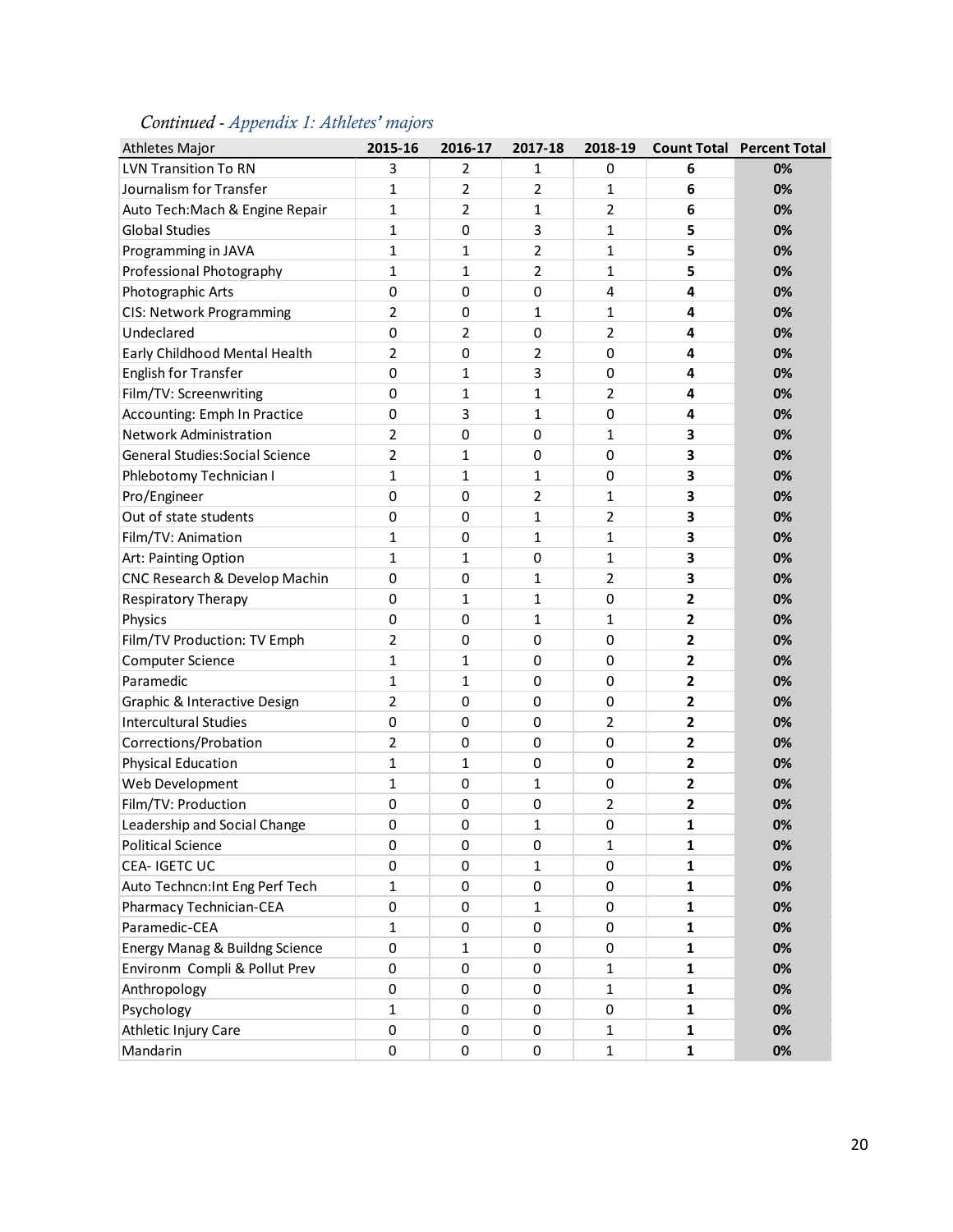| <b>Athletes Major</b>                 | 2015-16      | 2016-17      | 2017-18      | 2018-19        |              | <b>Count Total Percent Total</b> |
|---------------------------------------|--------------|--------------|--------------|----------------|--------------|----------------------------------|
| Auto Techcn: Repair Technology        | $\Omega$     | 0            | 1            | $\Omega$       | 1            | 0%                               |
| Auto Techcn: Engine Perf, Adv         | $\Omega$     | 0            | $\mathbf{1}$ | $\mathbf 0$    | 1            | 0%                               |
| Psychology for Transfer               | $\mathbf 0$  | $\mathbf{1}$ | 0            | $\mathbf 0$    | 1            | 0%                               |
| Art History                           | 0            | 0            | 1            | 0              | 1            | 0%                               |
| Law & Society (Pre-Law)               | $\mathbf{1}$ | 0            | $\mathbf 0$  | $\Omega$       | 1            | 0%                               |
| <b>General Studies: Science</b>       | 0            | $\mathbf{1}$ | 0            | $\mathbf 0$    | $\mathbf{1}$ | 0%                               |
| <b>Physics for Transfer</b>           | 0            | $\mathbf 0$  | $\mathbf{1}$ | $\mathbf 0$    | 1            | 0%                               |
| <b>Medical Reception</b>              | $\mathbf 0$  | 0            | $\mathbf{1}$ | $\mathbf 0$    | 1            | 0%                               |
| Veterinary Techn                      | 1            | $\mathbf 0$  | $\mathbf 0$  | $\overline{0}$ | 1            | 0%                               |
| Comm Studies for Transfer             | $\mathbf 0$  | 0            | $\mathbf{1}$ | $\mathbf 0$    | 1            | 0%                               |
| Humanities                            | $\mathbf 0$  | 0            | $\mathbf{1}$ | $\mathbf 0$    | 1            | 0%                               |
| <b>Mathematics for Transfer</b>       | 1            | 0            | $\mathbf 0$  | $\mathbf 0$    | 1            | 0%                               |
| Computer Software Development         | $\mathbf 1$  | 0            | 0            | $\mathbf 0$    | 1            | 0%                               |
| <b>Network Basics</b>                 | $\mathbf 1$  | $\mathbf 0$  | 0            | $\mathbf 0$    | $\mathbf{1}$ | 0%                               |
| Drafting: Comp Aided Desgn            | $\mathbf 0$  | 0            | $\mathbf{1}$ | $\mathbf 0$    | 1            | 0%                               |
| <b>Product Model Making</b>           | $\mathbf 0$  | $\mathbf{1}$ | 0            | $\mathbf 0$    | 1            | 0%                               |
| Art: History Option                   | $\mathbf 1$  | 0            | 0            | $\mathbf 0$    | 1            | 0%                               |
| Radiologic Technology                 | 1            | 0            | 0            | $\mathbf 0$    | 1            | 0%                               |
| Dental Hygiene                        | $\mathbf 0$  | 0            | 0            | $\mathbf{1}$   | 1            | 0%                               |
| Music Tech: Pro Tools- CEA            | $\mathbf 0$  | 0            | $\mathbf{1}$ | $\mathbf 0$    | 1            | 0%                               |
| Accounting-CEA                        | $\mathbf{1}$ | 0            | 0            | $\mathbf 0$    | 1            | 0%                               |
| <b>Music Technology</b>               | $\mathbf 0$  | 0            | $\mathbf{1}$ | $\mathbf 0$    | 1            | 0%                               |
| Auto Techcn: Engine Perfor            | $\mathbf{1}$ | 0            | 0            | $\mathbf 0$    | 1            | 0%                               |
| Envi Resource Mgmt&Poll Prev          | $\mathbf 0$  | $\mathbf 0$  | $\mathbf 0$  | $\mathbf{1}$   | 1            | 0%                               |
| Art: Ceramics Option                  | $\mathbf{1}$ | 0            | 0            | $\mathbf 0$    | 1            | 0%                               |
| <b>Medical Records Clerk</b>          | 1            | 0            | 0            | $\mathbf 0$    | 1            | 0%                               |
| Facility&Sustainable Bldg Mgt         | $\mathbf 0$  | 0            | 0            | $\mathbf{1}$   | 1            | 0%                               |
| Anthropology for Transfer             | $\mathbf 0$  | 0            | 1            | $\Omega$       | 1            | 0%                               |
| <b>Interactive Design</b>             | $\mathbf{1}$ | 0            | 0            | $\mathbf 0$    | 1            | 0%                               |
| Child Development Teacher             | 0            | 0            | 1            | $\mathbf 0$    | 1            | 0%                               |
| <b>Enterprise Security Profession</b> | 0            | 0            | 0            | $\mathbf{1}$   | 1            | 0%                               |
| <b>Grand total</b>                    | 592          | 571          | 680          | 591            | 2,434        | 100%                             |

## *Continued - Appendix 1: Athletes' majors*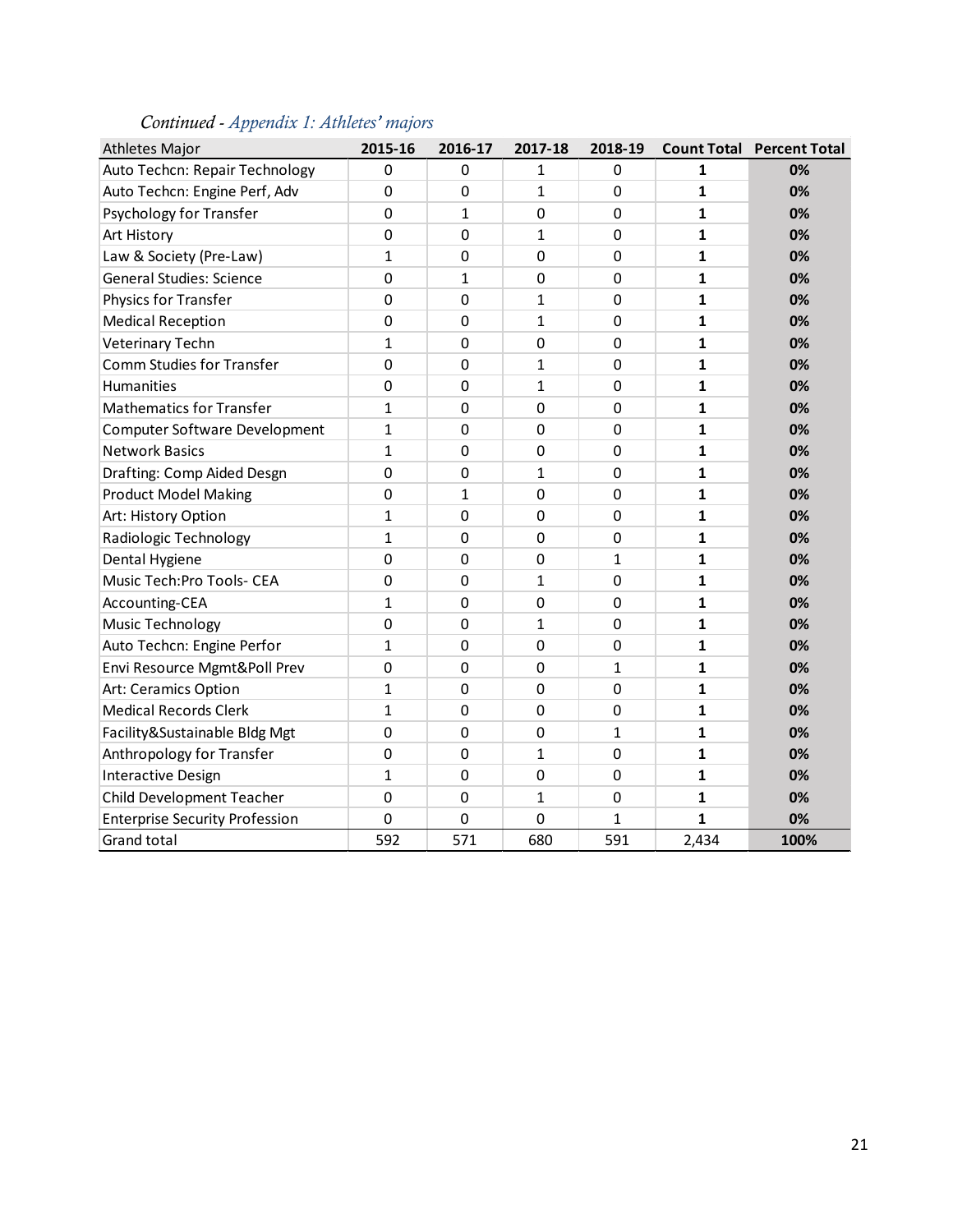|                          |      | <b>Athlete Enrollment</b> |        |                                                                                                                                                                                                                                                                                                                                                    | <b>Persistence Rates</b> |                |  |  |  |  |
|--------------------------|------|---------------------------|--------|----------------------------------------------------------------------------------------------------------------------------------------------------------------------------------------------------------------------------------------------------------------------------------------------------------------------------------------------------|--------------------------|----------------|--|--|--|--|
| <b>Student Ethnicity</b> |      |                           |        | Fall to                                                                                                                                                                                                                                                                                                                                            | Winter to                | <b>Fall to</b> |  |  |  |  |
|                          | Fall | Winter                    | Spring | Winter                                                                                                                                                                                                                                                                                                                                             | Spring                   | <b>Spring</b>  |  |  |  |  |
|                          |      | Fall 2015 Cohort          |        | 86%<br>81%<br>70%<br>96%<br>96%<br>91%<br>96%<br>96%<br>92%<br>88%<br>94%<br>83%<br>69%<br>82%<br>56%<br>91%<br>94%<br>86%<br>100%<br>80%<br>80%<br>89%<br>92%<br>82%<br>83%<br>90%<br>75%<br>98%<br>92%<br>90%<br>95%<br>100%<br>95%<br>87%<br>89%<br>77%<br>33%<br>100%<br>33%<br>77%<br>91%<br>85%<br>92%<br>87%<br>80%<br>100%<br>100%<br>100% |                          |                |  |  |  |  |
| African American         | 66   | 57                        | 46     |                                                                                                                                                                                                                                                                                                                                                    |                          |                |  |  |  |  |
| Asian                    | 47   | 45                        | 43     |                                                                                                                                                                                                                                                                                                                                                    |                          |                |  |  |  |  |
| Filipinx                 | 24   | 23                        | 22     |                                                                                                                                                                                                                                                                                                                                                    |                          |                |  |  |  |  |
| Latinx                   | 140  | 123                       | 116    |                                                                                                                                                                                                                                                                                                                                                    |                          |                |  |  |  |  |
| Pacific Islander         | 16   | 11                        | 9      |                                                                                                                                                                                                                                                                                                                                                    |                          |                |  |  |  |  |
| White                    | 99   | 90                        | 85     |                                                                                                                                                                                                                                                                                                                                                    |                          |                |  |  |  |  |
| Decline to State         | 5    | 5                         | 4      |                                                                                                                                                                                                                                                                                                                                                    |                          |                |  |  |  |  |
| Total                    | 397  | 354                       | 325    |                                                                                                                                                                                                                                                                                                                                                    |                          |                |  |  |  |  |
|                          |      | Fall 2016 Cohort          |        |                                                                                                                                                                                                                                                                                                                                                    |                          |                |  |  |  |  |
| African American         | 63   | 52                        | 47     |                                                                                                                                                                                                                                                                                                                                                    |                          |                |  |  |  |  |
| Asian                    | 51   | 50                        | 46     |                                                                                                                                                                                                                                                                                                                                                    |                          |                |  |  |  |  |
| Filipinx                 | 19   | 18                        | 18     |                                                                                                                                                                                                                                                                                                                                                    |                          |                |  |  |  |  |
| Latinx                   | 141  | 122                       | 109    |                                                                                                                                                                                                                                                                                                                                                    |                          |                |  |  |  |  |
| Native American          | 3    | $\mathbf{1}$              | 1      |                                                                                                                                                                                                                                                                                                                                                    |                          |                |  |  |  |  |
| Pacific Islander         | 22   | 20                        | 17     |                                                                                                                                                                                                                                                                                                                                                    |                          |                |  |  |  |  |
| White                    | 91   | 84                        | 73     |                                                                                                                                                                                                                                                                                                                                                    |                          |                |  |  |  |  |
| Decline to State         | 6    | 6                         | 6      |                                                                                                                                                                                                                                                                                                                                                    |                          |                |  |  |  |  |
| Total                    | 396  | 353                       | 317    | 89%                                                                                                                                                                                                                                                                                                                                                | 90%                      | 80%            |  |  |  |  |
|                          |      | Fall 2017 Cohort          |        |                                                                                                                                                                                                                                                                                                                                                    |                          |                |  |  |  |  |
| African American         | 72   | 56                        | 45     | 78%                                                                                                                                                                                                                                                                                                                                                | 80%                      | 63%            |  |  |  |  |
| Asian                    | 87   | 82                        | 77     | 94%                                                                                                                                                                                                                                                                                                                                                | 94%                      | 89%            |  |  |  |  |
| Filipinx                 | 20   | 18                        | 18     | 90%                                                                                                                                                                                                                                                                                                                                                | 100%                     | 90%            |  |  |  |  |
| Latinx                   | 160  | 142                       | 127    | 89%                                                                                                                                                                                                                                                                                                                                                | 89%                      | 79%            |  |  |  |  |
| Native American          | 4    | 4                         | 4      | 100%                                                                                                                                                                                                                                                                                                                                               | 100%                     | 100%           |  |  |  |  |
| Pacific Islander         | 24   | 21                        | 17     | 88%                                                                                                                                                                                                                                                                                                                                                | 81%                      | 71%            |  |  |  |  |
| White                    | 96   | 83                        | 78     | 86%                                                                                                                                                                                                                                                                                                                                                | 94%                      | 81%            |  |  |  |  |
| Decline to State         | 5    | 5                         | 5      | 100%                                                                                                                                                                                                                                                                                                                                               | 100%                     | 100%           |  |  |  |  |
| Total                    | 468  | 411                       | 371    | 88%                                                                                                                                                                                                                                                                                                                                                | 90%                      | 79%            |  |  |  |  |
|                          |      | Fall 2018 Cohort          |        |                                                                                                                                                                                                                                                                                                                                                    |                          |                |  |  |  |  |
| African American         | 46   | 39                        | 31     | 85%                                                                                                                                                                                                                                                                                                                                                | 79%                      | 67%            |  |  |  |  |
| Asian                    | 89   | 81                        | 78     | 91%                                                                                                                                                                                                                                                                                                                                                | 96%                      | 88%            |  |  |  |  |
| Filipinx                 | 21   | 20                        | 18     | 95%                                                                                                                                                                                                                                                                                                                                                | 90%                      | 86%            |  |  |  |  |
| Latinx                   | 143  | 132                       | 117    | 92%                                                                                                                                                                                                                                                                                                                                                | 89%                      | 82%            |  |  |  |  |
| Native American          | 7    | 7                         | 6      | 100%                                                                                                                                                                                                                                                                                                                                               | 86%                      | 86%            |  |  |  |  |
| Pacific Islander         | 11   | 7                         | 5      | 64%                                                                                                                                                                                                                                                                                                                                                | 71%                      | 45%            |  |  |  |  |
| White                    | 92   | 83                        | 79     | 90%                                                                                                                                                                                                                                                                                                                                                | 95%                      | 86%            |  |  |  |  |
| Decline to State         | 4    | 4                         | 4      | 100%                                                                                                                                                                                                                                                                                                                                               | 100%                     | 100%           |  |  |  |  |
| Total                    | 413  | 373                       | 338    | 90%                                                                                                                                                                                                                                                                                                                                                | 91%                      | 82%            |  |  |  |  |

#### <span id="page-21-0"></span>*Appendix 2: Persistence by ethnicity*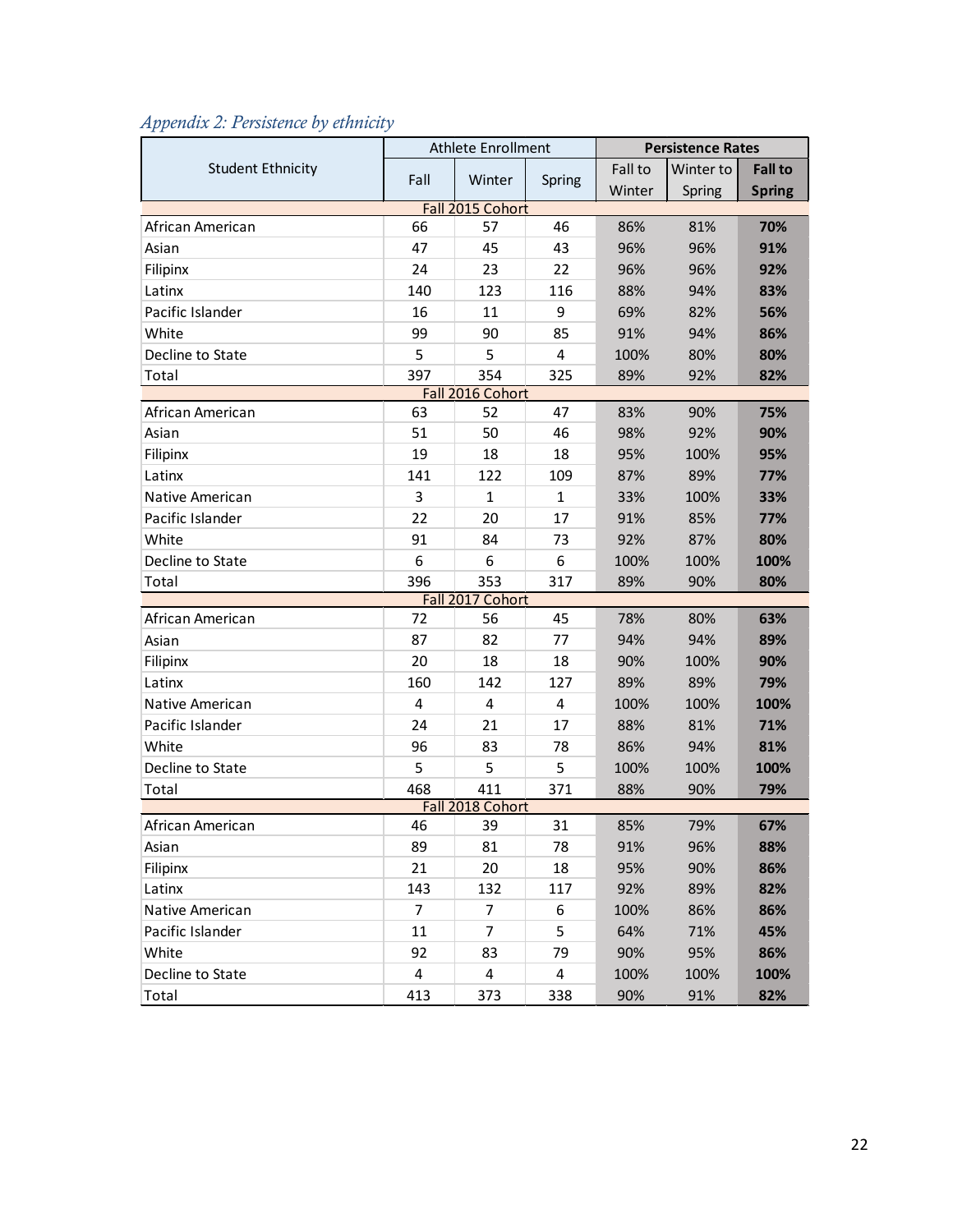|                               |      | <b>Athlete Enrollment</b> |        | <b>Persistence Rates</b> |           |                |
|-------------------------------|------|---------------------------|--------|--------------------------|-----------|----------------|
| Sport                         |      |                           |        | Fall to                  | Winter to | <b>Fall to</b> |
|                               | Fall | Winter                    | Spring | Winter                   | Spring    | <b>Spring</b>  |
|                               |      | Fall 2015 Cohort          |        |                          |           |                |
| Athletics-Football De Anza    | 93   | 74                        | 61     | 80%                      | 82%       | 66%            |
| Athletics-Men's Track DA      | 45   | 45                        | 44     | 100%                     | 98%       | 98%            |
| Athletics-Men's Soccer DA     | 42   | 36                        | 35     | 86%                      | 97%       | 83%            |
| Athletics-Baseball De Anza    | 33   | 33                        | 32     | 100%                     | 97%       | 97%            |
| Athletics-Women's Track DA    | 31   | 31                        | 29     | 100%                     | 94%       | 94%            |
| Athletics-Women's Soccer DA   | 25   | 23                        | 23     | 92%                      | 100%      | 92%            |
| Athletics-Women's Swimming DA | 23   | 23                        | 20     | 100%                     | 87%       | 87%            |
| Athletics-Men's Water Polo DA | 22   | 18                        | 18     | 82%                      | 100%      | 82%            |
| Athletics-Men's Swimming DA   | 22   | 22                        | 22     | 100%                     | 100%      | 100%           |
| Athletics-Men's Basketball DA | 19   | 19                        | 15     | 100%                     | 79%       | 79%            |
| Athletics-Women's Water Po DA | 21   | 18                        | 15     | 86%                      | 83%       | 71%            |
| Athletics-Volleyball De Anza  | 14   | 14                        | 14     | 100%                     | 100%      | 100%           |
| Athletics-Women's Basketb DA  | 13   | 13                        | 13     | 100%                     | 100%      | 100%           |
| Athletics-Softball De Anza    | 13   | 13                        | 11     | 100%                     | 85%       | 85%            |
| Athletics-Women's XCountry DA | 13   | 13                        | 13     | 100%                     | 100%      | 100%           |
| Athletics-Men's XCountry DA   | 12   | 12                        | 12     | 100%                     | 100%      | 100%           |
| Athletics-Badminton De Anza   | 10   | 10                        | 10     | 100%                     | 100%      | 100%           |
| Athletics-Men's Tennis DA     | 6    | 6                         | 6      | 100%                     | 100%      | 100%           |
| Athletics-Women's Tennis DA   | 5    | 5                         | 5      | 100%                     | 100%      | 100%           |
|                               |      | Fall 2016 Cohort          |        |                          |           |                |
| Athletics-Football De Anza    | 95   | 64                        | 52     | 67%                      | 81%       | 55%            |
| Athletics-Men's Soccer DA     | 41   | 37                        | 34     | 90%                      | 92%       | 83%            |
| Athletics-Men's Track DA      | 40   | 40                        | 38     | 100%                     | 95%       | 95%            |
| Athletics-Baseball De Anza    | 38   | 38                        | 37     | 100%                     | 97%       | 97%            |
| Athletics-Women's Track DA    | 30   | 30                        | 29     | 100%                     | 97%       | 97%            |
| Athletics-Women's Soccer DA   | 23   | 23                        | 17     | 100%                     | 74%       | 74%            |
| Athletics-Softball De Anza    | 22   | 20                        | 19     | 91%                      | 95%       | 86%            |
| Athletics-Men's Basketball DA | 19   | 18                        | 16     | 95%                      | 89%       | 84%            |
| Athletics-Volleyball De Anza  | 18   | 18                        | 18     | 100%                     | 100%      | 100%           |
| Athletics-Men's Swimming DA   | 17   | 17                        | 17     | 100%                     | 100%      | 100%           |
| Athletics-Men's XCountry DA   | 14   | 14                        | 12     | 100%                     | 86%       | 86%            |
| Athletics-Men's Water Polo DA | 15   | 15                        | 15     | 100%                     | 100%      | 100%           |
| Athletics-Women's XCountry DA | 12   | 12                        | 11     | 100%                     | 92%       | 92%            |
| Athletics-Badminton De Anza   | 12   | 12                        | 12     | 100%                     | 100%      | 100%           |
| Athletics-Women's Basketb DA  | 11   | 11                        | 11     | 100%                     | 100%      | 100%           |
| Athletics-Women's Swimming DA | 11   | 11                        | 10     | 100%                     | 91%       | 91%            |
| Athletics-Men's Tennis DA     | 9    | 9                         | 9      | 100%                     | 100%      | 100%           |
| Athletics-Women's Water Po DA | 9    | 9                         | 8      | 100%                     | 89%       | 89%            |
| Athletics-Women's Tennis DA   | 8    | 8                         | 8      | 100%                     | 100%      | 100%           |

## <span id="page-22-0"></span>*Appendix 3: Persistence by sport*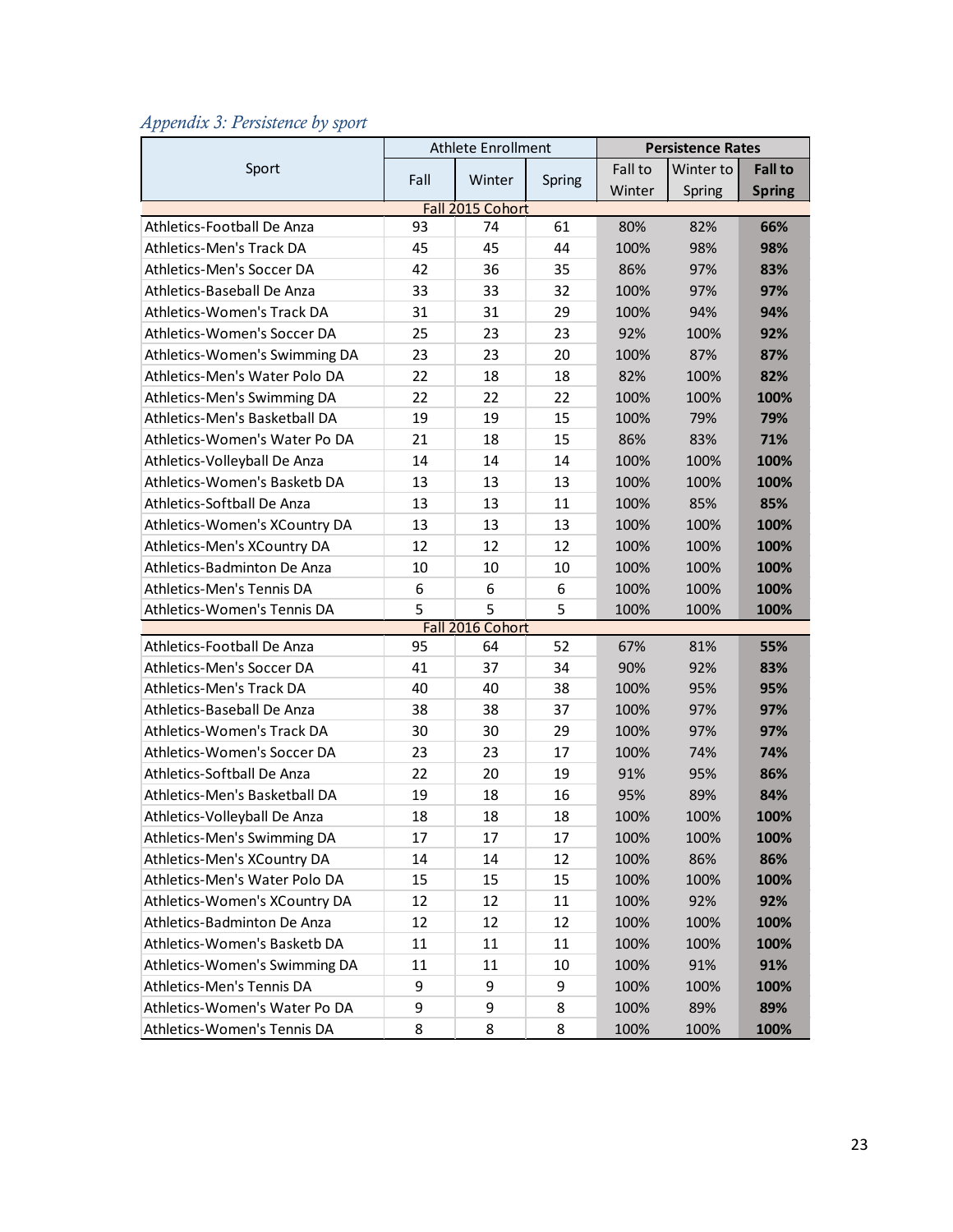|                               |              | <b>Athlete Enrollment</b> |        |         | <b>Persistence Rates</b> |                |  |
|-------------------------------|--------------|---------------------------|--------|---------|--------------------------|----------------|--|
| Sport                         |              | Winter                    |        | Fall to | Winter to                | <b>Fall to</b> |  |
|                               | Fall         |                           | Spring | Winter  | <b>Spring</b>            | <b>Spring</b>  |  |
|                               |              | Fall 2017 Cohort          |        |         |                          |                |  |
| Athletics-Football De Anza    | 97           | 78                        | 65     | 80%     | 83%                      | 67%            |  |
| Athletics-Men's Soccer DA     | 57           | 48                        | 46     | 84%     | 96%                      | 81%            |  |
| Athletics-Men's Track DA      | 50           | 49                        | 44     | 98%     | 90%                      | 88%            |  |
| Athletics-Baseball De Anza    | 39           | 35                        | 33     | 90%     | 94%                      | 85%            |  |
| Athletics-Women's Soccer DA   | 29           | 28                        | 27     | 97%     | 96%                      | 93%            |  |
| Athletics-Softball De Anza    | 25           | 24                        | 22     | 96%     | 92%                      | 88%            |  |
| Athletics-Men's Tennis DA     | 22           | 19                        | 16     | 86%     | 84%                      | 73%            |  |
| Athletics-Volleyball De Anza  | 20           | 19                        | 18     | 95%     | 95%                      | 90%            |  |
| Athletics-Men's Basketball DA | 20           | 19                        | 17     | 95%     | 89%                      | 85%            |  |
| Athletics-Women's Track DA    | 19           | 19                        | 18     | 100%    | 95%                      | 95%            |  |
| Athletics-Women's Swimming DA | 19           | 18                        | 16     | 95%     | 89%                      | 84%            |  |
| Athletics-Men's Water Polo DA | 17           | 16                        | 14     | 94%     | 88%                      | 82%            |  |
| Athletics-Badminton De Anza   | 17           | 17                        | 15     | 100%    | 88%                      | 88%            |  |
| Athletics-Men's Swimming DA   | 15           | 15                        | 15     | 100%    | 100%                     | 100%           |  |
| Athletics-Women's Basketb DA  | 14           | 14                        | 14     | 100%    | 100%                     | 100%           |  |
| Athletics-Women's Tennis DA   | 12           | 12                        | 11     | 100%    | 92%                      | 92%            |  |
| Athletics-Men's XCountry DA   | 12           | 12                        | 12     | 100%    | 100%                     | 100%           |  |
| Athletics-Women's Water Po DA | 11           | 11                        | 11     | 100%    | 100%                     | 100%           |  |
| Athletics-Women's XCountry DA | 8            | 8                         | 8      | 100%    | 100%                     | 100%           |  |
|                               |              | Fall 2018 Cohort          |        |         |                          |                |  |
| Athletics-Football De Anza    | 71           | 59                        | 46     | 83%     | 78%                      | 65%            |  |
| Athletics-Men's Soccer DA     | 57           | 53                        | 51     | 93%     | 96%                      | 89%            |  |
| Athletics-Baseball De Anza    | 52           | 48                        | 44     | 92%     | 92%                      | 85%            |  |
| Athletics-Men's Track DA      | 50           | 50                        | 47     | 100%    | 94%                      | 94%            |  |
| Athletics-Women's Soccer DA   | 29           | 27                        | 24     | 93%     | 89%                      | 83%            |  |
| Athletics-Women's Track DA    | 26           | 26                        | 25     | 100%    | 96%                      | 96%            |  |
| Athletics-Men's Swimming DA   | 25           | 24                        | 22     | 96%     | 92%                      | 88%            |  |
| Athletics-Men's Water Polo DA | 21           | 21                        | 18     | 100%    | 86%                      | 86%            |  |
| Athletics-Badminton De Anza   | 19           | 18                        | 18     | 95%     | 100%                     | 95%            |  |
| Athletics-Women's Basketb DA  | 18           | 18                        | 17     | 100%    | 94%                      | 94%            |  |
| Athletics-Men's Basketball DA | 17           | 17                        | 16     | 100%    | 94%                      | 94%            |  |
| Athletics-Women's Swimming DA | 16           | 16                        | 16     | 100%    | 100%                     | 100%           |  |
| Athletics-Volleyball De Anza  | 15           | 14                        | 14     | 93%     | 100%                     | 93%            |  |
| Athletics-Softball De Anza    | 14           | 13                        | 13     | 93%     | 100%                     | 93%            |  |
| Athletics-Women's Water Po DA | 12           | 11                        | 10     | 92%     | 91%                      | 83%            |  |
| Athletics-Men's XCountry DA   | 9            | 9                         | 9      | 100%    | 100%                     | 100%           |  |
| Athletics-Women's XCountry DA | 8            | 8                         | 8      | 100%    | 100%                     | 100%           |  |
| Athletics-Women's Tennis DA   | $\mathbf 1$  | $\mathbf{1}$              | 1      | 100%    | 100%                     | 100%           |  |
| Athletics-Men's Tennis DA     | $\mathbf{1}$ | $\mathbf{1}$              | 1      | 100%    | 100%                     | 100%           |  |

# *Continued - Appendix 3: Persistence by sport*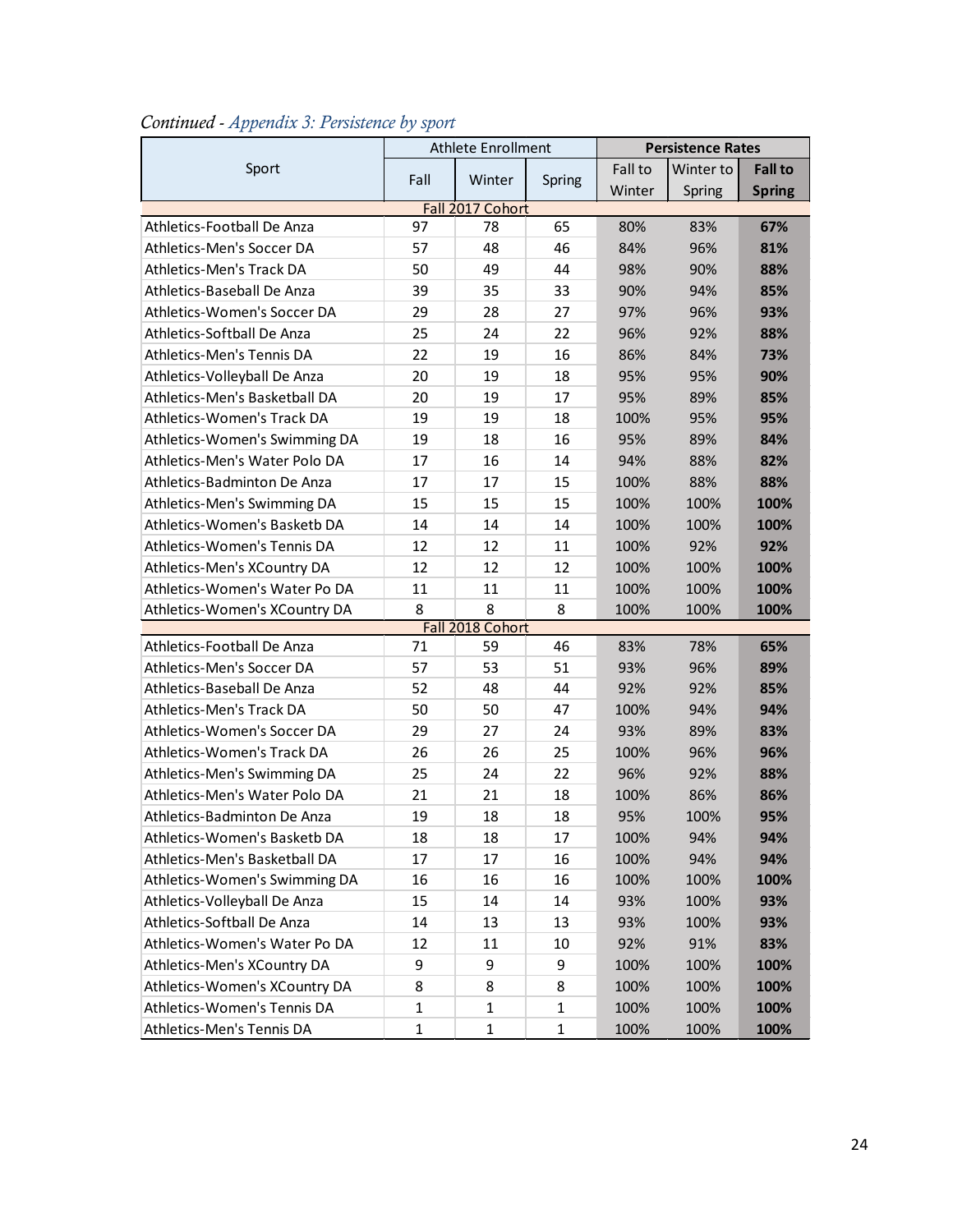|                           |         | Out of<br><b>State Total</b> | Not Out of<br><b>State Total</b> | <b>Out of State Rates</b> |     | <b>Not Out of State</b><br>Rates |     |  |  |
|---------------------------|---------|------------------------------|----------------------------------|---------------------------|-----|----------------------------------|-----|--|--|
|                           |         |                              | <b>Success</b>                   |                           |     |                                  |     |  |  |
| <b>Targeted Ethnicity</b> | 2015-16 | 218                          | 4,209                            | 174                       | 80% | 3,343                            | 79% |  |  |
|                           | 2016-17 | 336                          | 4,781                            | 239                       | 71% | 3,785                            | 79% |  |  |
|                           | 2017-18 | 415                          | 4,891                            | 296                       | 71% | 3,809                            | 78% |  |  |
|                           | 2018-19 | 332                          | 3,673                            | 238                       | 72% | 2,878                            | 78% |  |  |
| Non Targeted Ethnicity    | 2015-16 | 542                          | 2,446                            | 461                       | 85% | 2,077                            | 85% |  |  |
|                           | 2016-17 | 675                          | 3,191                            | 587                       | 87% | 2,703                            | 85% |  |  |
|                           | 2017-18 | 1,137                        | 3,402                            | 976                       | 86% | 2,878                            | 85% |  |  |
|                           | 2018-19 | 757                          | 2,695                            | 669                       | 88% | 2,247                            | 83% |  |  |
| <b>Non Success</b>        |         |                              |                                  |                           |     |                                  |     |  |  |
| <b>Targeted Ethnicity</b> | 2015-16 | 218                          | 4,209                            | 28                        | 13% | 595                              | 14% |  |  |
|                           | 2016-17 | 336                          | 4,781                            | 74                        | 22% | 623                              | 13% |  |  |
|                           | 2017-18 | 415                          | 4,891                            | 80                        | 19% | 718                              | 15% |  |  |
|                           | 2018-19 | 332                          | 3,673                            | 62                        | 19% | 480                              | 13% |  |  |
| Non Targeted Ethnicity    | 2015-16 | 542                          | 2,446                            | 55                        | 10% | 204                              | 8%  |  |  |
|                           | 2016-17 | 675                          | 3,191                            | 64                        | 9%  | 297                              | 9%  |  |  |
|                           | 2017-18 | 1,137                        | 3,402                            | 116                       | 10% | 273                              | 8%  |  |  |
|                           | 2018-19 | 757                          | 2,695                            | 53                        | 7%  | 239                              | 9%  |  |  |
|                           |         |                              | Withdraw                         |                           |     |                                  |     |  |  |
| <b>Targeted Ethnicity</b> | 2015-16 | 218                          | 4,209                            | 16                        | 7%  | 271                              | 6%  |  |  |
|                           | 2016-17 | 336                          | 4,781                            | 23                        | 7%  | 373                              | 8%  |  |  |
|                           | 2017-18 | 415                          | 4,891                            | 39                        | 9%  | 364                              | 7%  |  |  |
|                           | 2018-19 | 332                          | 3,673                            | 32                        | 10% | 315                              | 9%  |  |  |
| Non Targeted Ethnicity    | 2015-16 | 542                          | 2,446                            | 26                        | 5%  | 165                              | 7%  |  |  |
|                           | 2016-17 | 675                          | 3,191                            | 24                        | 4%  | 191                              | 6%  |  |  |
|                           | 2017-18 | 1,137                        | 3,402                            | 45                        | 4%  | 251                              | 7%  |  |  |
|                           | 2018-19 | 757                          | 2,695                            | 35                        | 5%  | 209                              | 8%  |  |  |

# <span id="page-24-0"></span>*Appendix 4: Success for out-of-state athletes by targeted ethnicity*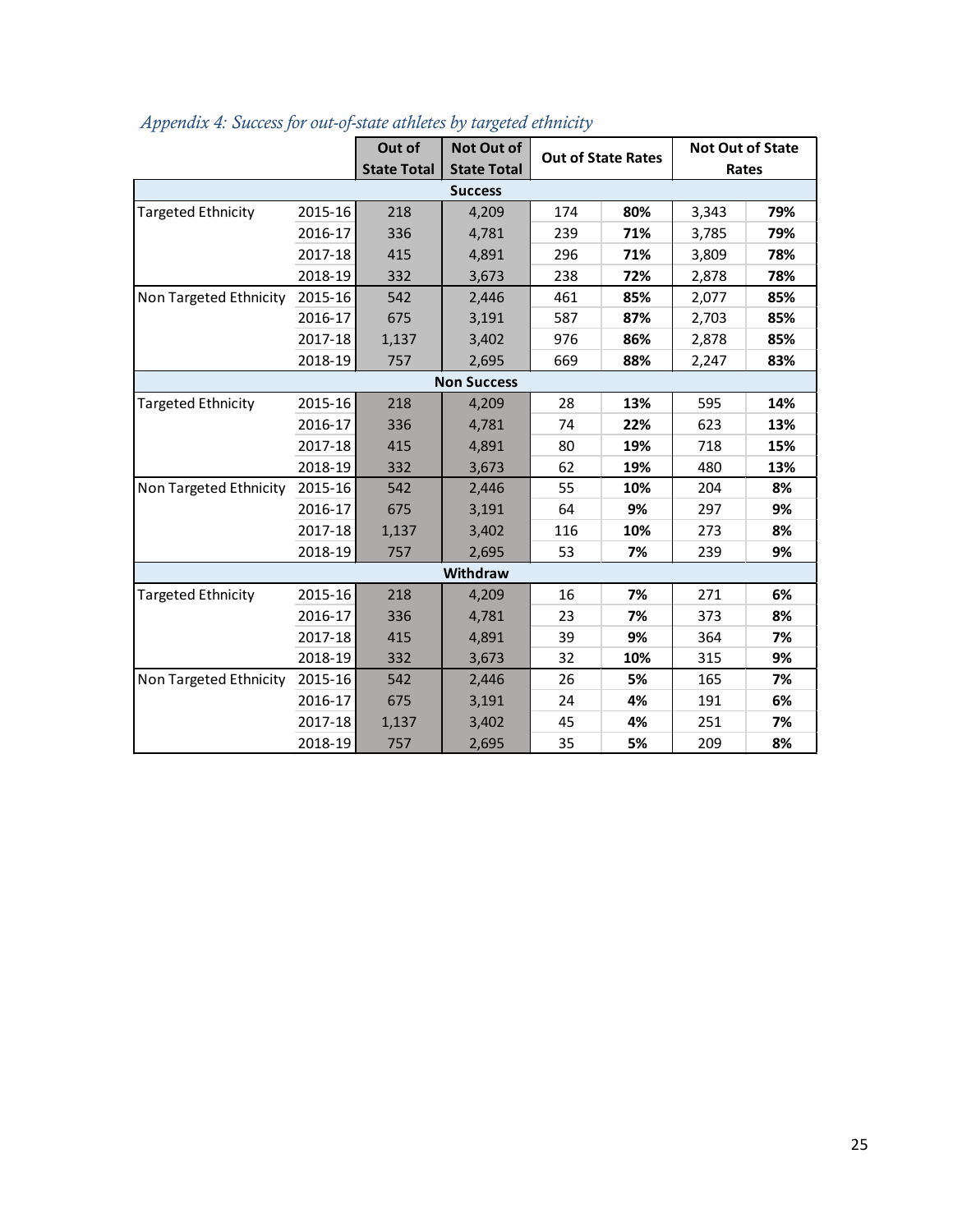<span id="page-25-0"></span>

|  | Appendix 5: Retention by ethnicity |  |
|--|------------------------------------|--|
|  |                                    |  |

|                  | <b>Total Athlete</b> | <b>Retained</b> |         | <b>Not retained</b> |         |  |  |  |
|------------------|----------------------|-----------------|---------|---------------------|---------|--|--|--|
|                  | Grades               | Count           | Percent | Count               | Percent |  |  |  |
| 2015-16          |                      |                 |         |                     |         |  |  |  |
| African American | 863                  | 776             | 90%     | 87                  | 10%     |  |  |  |
| Asian            | 714                  | 656             | 92%     | 58                  | 8%      |  |  |  |
| Filipinx         | 330                  | 317             | 96%     | 13                  | 4%      |  |  |  |
| Latinx           | 1,845                | 1,707           | 93%     | 138                 | 7%      |  |  |  |
| Pacific Islander | 191                  | 175             | 92%     | 16                  | 8%      |  |  |  |
| White            | 1,325                | 1,247           | 94%     | 78                  | 6%      |  |  |  |
| Decline to State | 66                   | 56              | 85%     | 10                  | 15%     |  |  |  |
| 2016-17          |                      |                 |         |                     |         |  |  |  |
| African American | 779                  | 725             | 93%     | 54                  | 7%      |  |  |  |
| Asian            | 704                  | 677             | 96%     | 27                  | 4%      |  |  |  |
| Filipinx         | 243                  | 225             | 93%     | 18                  | 7%      |  |  |  |
| Latinx           | 1,779                | 1,630           | 92%     | 149                 | 8%      |  |  |  |
| Native American  | 24                   | 22              | 92%     | $\overline{2}$      | 8%      |  |  |  |
| Pacific Islander | 266                  | 229             | 86%     | 37                  | 14%     |  |  |  |
| White            | 1,171                | 1,097           | 94%     | 74                  | 6%      |  |  |  |
| Decline to State | 74                   | 67              | 91%     | 7                   | 9%      |  |  |  |
|                  |                      | 2017-18         |         |                     |         |  |  |  |
| African American | 844                  | 746             | 88%     | 98                  | 12%     |  |  |  |
| Asian            | 1,192                | 1,125           | 94%     | 67                  | 6%      |  |  |  |
| Filipinx         | 267                  | 263             | 99%     | 4                   | 1%      |  |  |  |
| Latinx           | 2,002                | 1,849           | 92%     | 153                 | 8%      |  |  |  |
| Native American  | 55                   | 53              | 96%     | $\overline{2}$      | 4%      |  |  |  |
| Pacific Islander | 277                  | 244             | 88%     | 33                  | 12%     |  |  |  |
| White            | 1,262                | 1,181           | 94%     | 81                  | 6%      |  |  |  |
| Decline to State | 59                   | 57              | 97%     | $\overline{2}$      | 3%      |  |  |  |
|                  |                      | 2018-19         |         |                     |         |  |  |  |
| African American | 619                  | 549             | 89%     | 70                  | 11%     |  |  |  |
| Asian            | 1,229                | 1,157           | 94%     | 72                  | 6%      |  |  |  |
| Filipinx         | 287                  | 259             | 90%     | 28                  | 10%     |  |  |  |
| Latinx           | 1,918                | 1,762           | 92%     | 156                 | 8%      |  |  |  |
| Native American  | 76                   | 69              | 91%     | 7                   | 9%      |  |  |  |
| Pacific Islander | 128                  | 119             | 93%     | 9                   | 7%      |  |  |  |
| White            | 1,179                | 1,095           | 93%     | 84                  | 7%      |  |  |  |
| Decline to State | 43                   | 41              | 95%     | $\overline{2}$      | 5%      |  |  |  |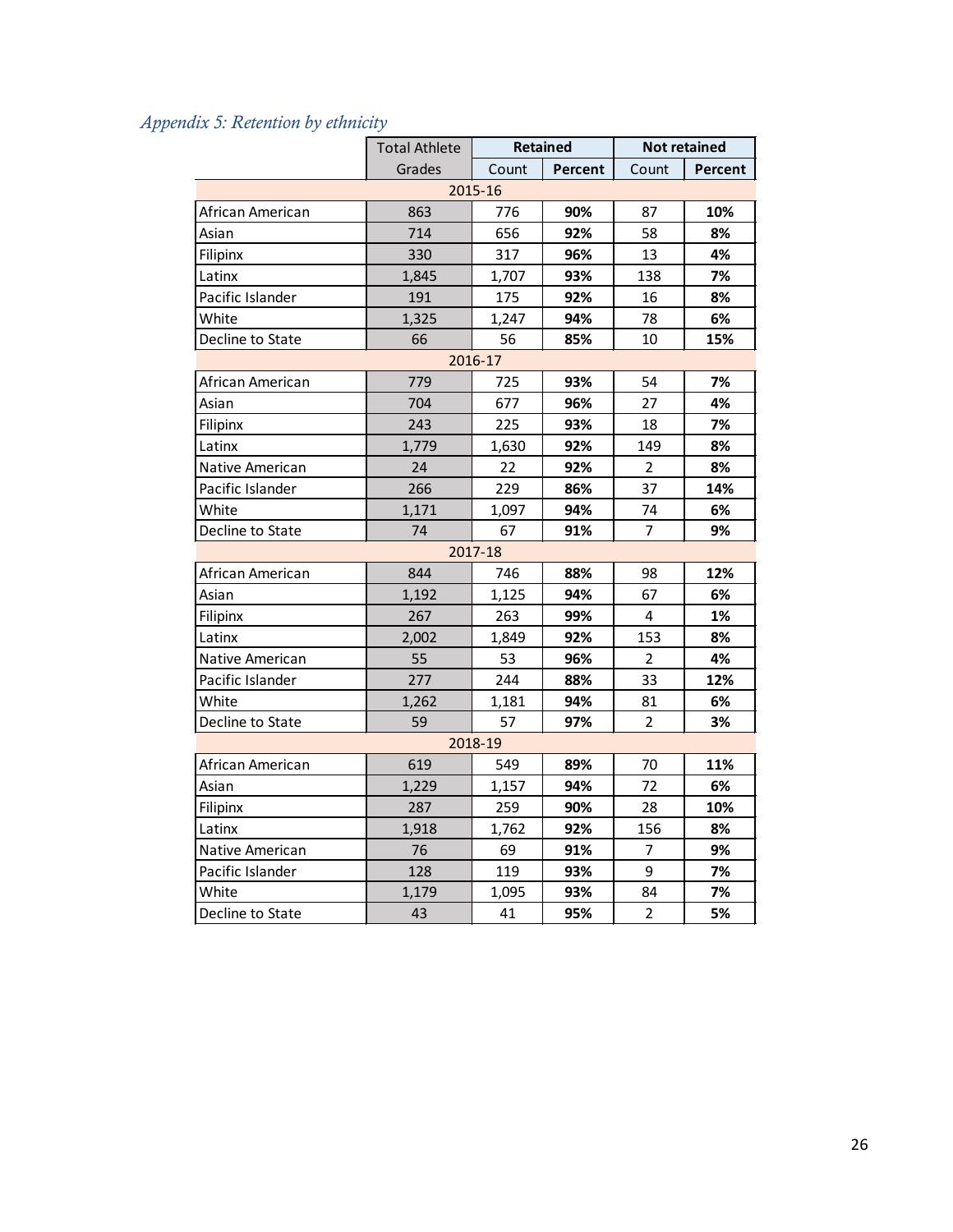<span id="page-26-0"></span>

|                                               | <b>Fall Athlete Cohorts</b> |                  |                  |                  | Total          | Percent   |
|-----------------------------------------------|-----------------------------|------------------|------------------|------------------|----------------|-----------|
|                                               | Fall 2013                   | <b>Fall 2014</b> | <b>Fall 2015</b> | <b>Fall 2016</b> | Transferred    | Total     |
| SAN JOSE STATE UNIVERSITY                     | 17                          | 14               | 18               | 12               | 61             | 20%       |
| CALIFORNIA STATE UNIVERSITY - EAST BAY        | 3                           | 7                | 3                | 0                | 13             | 4%        |
| CALIFORNIA STATE UNIVERSITY - STANISLAUS      | $\overline{2}$              | 4                | 4                | $\mathbf{1}$     | 11             | 4%        |
| UNIVERSITY OF CALIFORNIA-SANTA BARBARA        | 0                           | $\overline{2}$   | 3                | 4                | 9              | 3%        |
| UNIVERSITY OF CALIFORNIA-DAVIS                | 6                           | 2                | $\Omega$         | $\mathbf{1}$     | 9              | 3%        |
| CALIFORNIA STATE UNIVERSITY - SACRAMENTO      | $\overline{2}$              | $\mathbf{1}$     | 4                | $\mathbf{1}$     | 8              | 3%        |
| UNIVERSITY OF NEVADA-RENO                     | 2                           | 2                | 3                | $\mathbf{1}$     | 8              | 3%        |
| UNIVERSITY OF CALIFORNIA - BERKELEY           | 3                           | 2                | 1                | $\mathbf{1}$     | 7              | 2%        |
| CALIFORNIA POLYTECHNIC STATE UNIVERSITY       | 1                           | 1                | $\overline{2}$   | $\overline{2}$   | 6              | 2%        |
| UNIVERSITY OF CALIFORNIA-LOS ANGELES          | 4                           | $\mathbf{1}$     | 1                | $\Omega$         | 6              | 2%        |
| <b>SAN FRANCISCO STATE UNIVERSITY</b>         | 4                           | 0                | $\overline{2}$   | 0                | 6              | 2%        |
| UNIVERSITY OF CALIFORNIA-SAN DIEGO            | 3                           | 2                | $\mathbf{1}$     | 0                | 6              | 2%        |
| UNIVERSITY OF CALIFORNIA-SANTA CRUZ           | $\mathbf{1}$                | 0                | $\overline{2}$   | 3                | 6              | 2%        |
| SONOMA STATE UNIVERSITY                       | 2                           | $\mathbf{1}$     | 3                | $\mathbf 0$      | 6              | 2%        |
| CALIFORNIA STATE UNIVERSITY - CHICO           | $\overline{2}$              | 0                | $\overline{2}$   | $\mathbf{1}$     | 5              | 2%        |
| <b>HUMBOLDT STATE UNIVERSITY</b>              | $\overline{2}$              | 1                | $\overline{2}$   | 0                | 5              | 2%        |
| UNIVERSITY OF ARIZONA                         | $\overline{2}$              | 1                | $\overline{2}$   | 0                | 5              | 2%        |
| UNIVERSITY OF CALIFORNIA - IRVINE             | 1                           | $\mathbf{1}$     | $\mathbf{1}$     | 2                | 5              | 2%        |
| ADAMS STATE UNIVERSITY EXTENDED               | $\overline{2}$              | 2                | 0                | 0                | 4              | 1%        |
| CALIFORNIA STATE UNIVERSITY - MONTEREY BAY    | 0                           | 3                | $\mathbf{1}$     | 0                | 4              | 1%        |
| CALIFORNIA STATE UNIVERSITY - DOMINGUEZ HILLS | 1                           | $\Omega$         | $\Omega$         | $\overline{2}$   | 3              | 1%        |
| <b>MENLO COLLEGE</b>                          | 2                           | $\Omega$         | $\mathbf{1}$     | 0                | 3              | 1%        |
| <b>PORTLAND STATE UNIVERSITY</b>              | 1                           | 1                | $\Omega$         | $\mathbf{1}$     | 3              | 1%        |
| <b>ARIZONA STATE UNIVERSITY</b>               | 0                           | 0                | $\overline{2}$   | $\mathbf{1}$     | 3              | 1%        |
| AZUSA PACIFIC UNIVERSITY- UNDERGRADUATE       | $\mathbf{1}$                | 0                | $\overline{2}$   | 0                | 3              | 1%        |
| UNIVERSITY OF CALIFORNIA - RIVERSIDE          | 0                           | 2                | $\Omega$         | $\mathbf{1}$     | 3              | 1%        |
| CALIFORNIA STATE UNIVERSITY - LONG BEACH      | 0                           | $\overline{2}$   | $\Omega$         | $\mathbf{1}$     | 3              | 1%        |
| ST MARY'S COLLEGE OF CALIFORNIA               | 1                           | 1                | 1                | 0                | 3              | 1%        |
| CALIFORNIA STATE POLYTECHNIC                  | 1                           | 1                | 1                | 0                | 3              | 1%        |
| <b>WILLIAM JESSUP UNIVERSITY</b>              | 0                           | 2                | $\Omega$         | $\mathbf{1}$     | 3              | 1%        |
| CALIFORNIA STATE UNIVERSITY - FULLERTON       | 0                           | 2                | $\mathbf{1}$     | 0                | 3              | 1%        |
| UNIVERSITY OF PHOENIX                         | 2                           | 0                | $\Omega$         | $\mathbf{1}$     | 3              | 1%        |
| <b>EAST CENTRAL UNIVERSITY</b>                | 0                           | $\Omega$         | $\overline{2}$   | 0                | $\overline{2}$ | 1%        |
| <b>BENEDICTINE COLLEGE</b>                    | $\mathbf{1}$                | $\mathbf{1}$     | 0                | 0                | $\overline{2}$ | $1\%$     |
| SAN DIEGO STATE UNIVERSITY                    | 0                           | $\mathbf{1}$     | $\mathbf{1}$     | 0                | $\overline{2}$ | <b>1%</b> |
| IEASTERN OREGON UNIVERSITY                    | 1                           | 0                | 0                | $\mathbf{1}$     | $\overline{2}$ | 1%        |
| SOUTHERN OREGON UNIVERSITY                    | 1                           | 1                | 0                | 0                | $\overline{2}$ | 1%        |
| UNIVERSITY OF NORTH TEXAS                     | $\mathbf{1}$                | 1                | 0                | 0                | $\overline{2}$ | 1%        |
| LESLEY UNIVERSITY                             | 2                           | 0                | 0                | 0                | 2              | 1%        |
| UNIVERSITY OF NEVADA LAS VEGAS                | 2                           | 0                | 0                | 0                | $\overline{2}$ | 1%        |
| <b>FORT LEWIS COLLEGE</b>                     | 0                           | 0                | 0                | 2                | $\overline{2}$ | 1%        |
| UNIVERSITY OF PUGET SOUND                     | 1                           | 0                | 0                | 0                | $\mathbf{1}$   | 0%        |
| THE UNIVERSITY OF MEMPHIS                     | 1                           | 0                | 0                | 0                | $\mathbf{1}$   | 0%        |

## *Appendix 6: Athletes' transfer by four-year institution*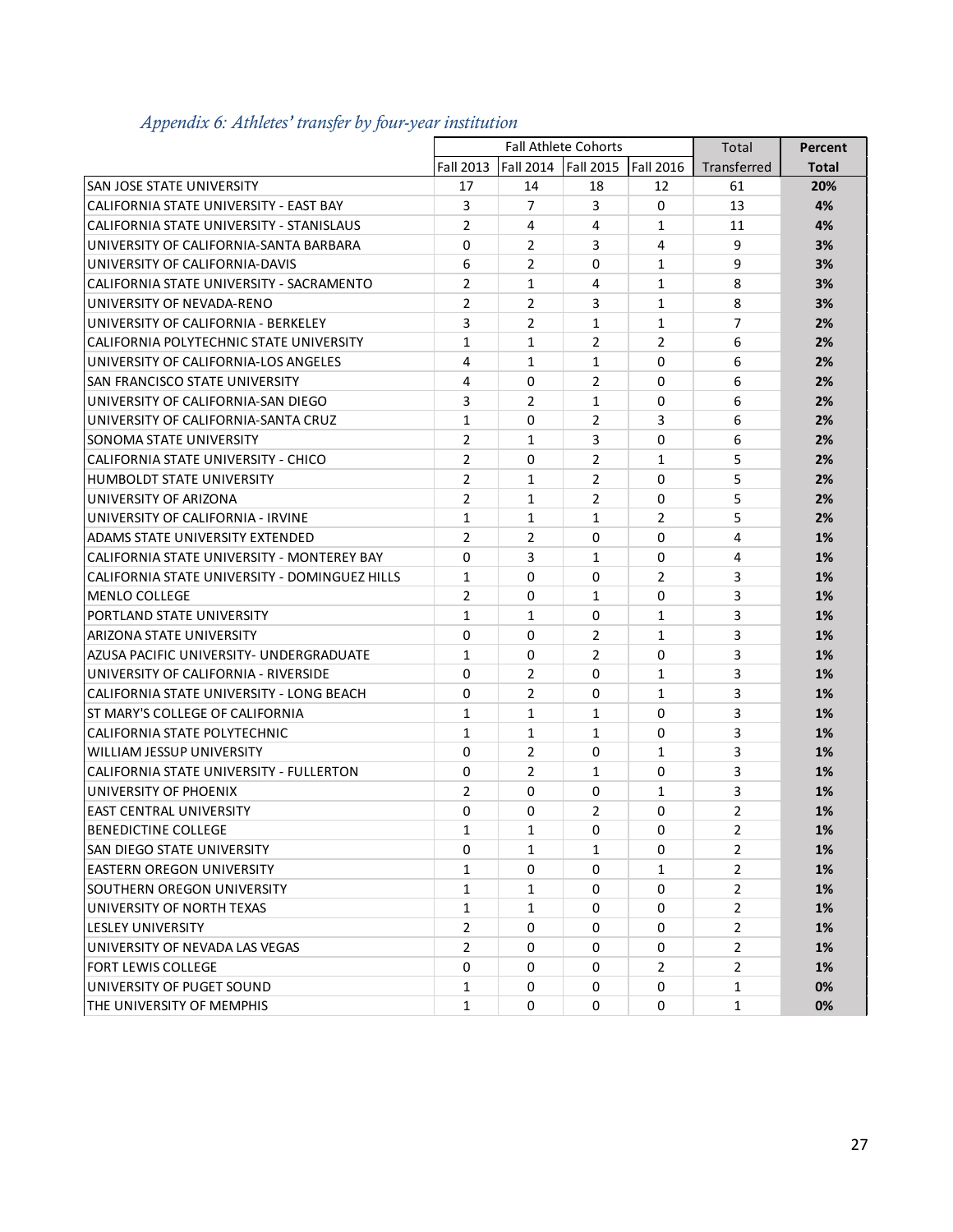|                                               | <b>Fall Athlete Cohorts</b> |                  |                  | Total            | Percent      |       |
|-----------------------------------------------|-----------------------------|------------------|------------------|------------------|--------------|-------|
|                                               | Fall 2013                   | <b>Fall 2014</b> | <b>Fall 2015</b> | <b>Fall 2016</b> | Transferred  | Total |
| JOHNSON & WALES UNIVERSITY                    | 1                           | 0                | $\Omega$         | $\Omega$         | 1            | 0%    |
| CHAPMAN UNIVERSITY-ORANGE                     | $\mathbf{1}$                | 0                | 0                | $\mathbf 0$      | $\mathbf{1}$ | 0%    |
| LIBERTY UNIVERSITY                            | 1                           | 0                | $\Omega$         | 0                | $\mathbf{1}$ | 0%    |
| <b>WEBER STATE UNIVERSITY</b>                 | $\mathbf{1}$                | 0                | $\Omega$         | $\Omega$         | $\mathbf{1}$ | 0%    |
| SOUTHERN NEW HAMPSHIRE-09WEEK                 | 1                           | 0                | 0                | $\Omega$         | $\mathbf{1}$ | 0%    |
| SEATTLE CENTRAL COLLEGE                       | 1                           | 0                | 0                | $\Omega$         | 1            | 0%    |
| <b>DREXEL UNIVERSITY</b>                      | 1                           | 0                | 0                | 0                | $\mathbf{1}$ | 0%    |
| <b>BRIAR CLIFF UNIVERSITY</b>                 | 1                           | 0                | $\Omega$         | 0                | $\mathbf{1}$ | 0%    |
| <b>CONCORD UNIVERSITY</b>                     | 1                           | 0                | 0                | 0                | $\mathbf{1}$ | 0%    |
| TEXAS STATE UNIVERSITY - SAN MARCOS           | 1                           | 0                | $\Omega$         | 0                | $\mathbf{1}$ | 0%    |
| UNIVERSITY OF WASHINGTON - SEATTLE            | 1                           | 0                | 0                | $\mathbf 0$      | 1            | 0%    |
| <b>WEST VIRGINIA UNIVERSITY</b>               | $\mathbf{1}$                | 0                | $\Omega$         | 0                | $\mathbf{1}$ | 0%    |
| <b>WESTMONT COLLEGE</b>                       | 1                           | 0                | $\Omega$         | $\Omega$         | $\mathbf{1}$ | 0%    |
| MONTANA STATE UNIVERSITY - BOZEMAN            | 1                           | 0                | $\Omega$         | 0                | $\mathbf{1}$ | 0%    |
| UNIVERSITY OF LA VERNE SEM TRADITIONAL        | 1                           | 0                | $\Omega$         | 0                | $\mathbf{1}$ | 0%    |
| THE NEW SCHOOL                                | 0                           | 0                | 1                | 0                | $\mathbf{1}$ | 0%    |
| <b>WHITTIER COLLEGE</b>                       | 1                           | 0                | 0                | 0                | $\mathbf{1}$ | 0%    |
| NEVADA STATE COLLEGE                          | 1                           | 0                | 0                | 0                | $\mathbf{1}$ | 0%    |
| <b>ARKANSAS STATE UNIVERSITY</b>              | 1                           | 0                | $\Omega$         | $\Omega$         | $\mathbf{1}$ | 0%    |
| COLORADO STATE UNIVERSITY                     | 1                           | 0                | 0                | $\Omega$         | $\mathbf{1}$ | 0%    |
| WAYLAND BAPTIST UNIVERSITY - MAIN CAMPUS      | 0                           | $\mathbf{1}$     | $\Omega$         | $\Omega$         | $\mathbf{1}$ | 0%    |
| <b>GEORGE FOX UNIVERSITY</b>                  | 0                           | 0                | 1                | 0                | 1            | 0%    |
| <b>MINOT STATE UNIVERSITY</b>                 | 0                           | 1                | $\Omega$         | $\Omega$         | 1            | 0%    |
| UNIVERSITY OF COLORADO COLORADO SPRINGS       | 0                           | $\mathbf{1}$     | $\Omega$         | $\Omega$         | $\mathbf{1}$ | 0%    |
| <b>BOISE STATE UNIVERSITY</b>                 | 0                           | 1                | $\Omega$         | $\Omega$         | $\mathbf{1}$ | 0%    |
| UNIVERSITY OF PORTLAND                        | 0                           | 0                | $\mathbf{1}$     | $\Omega$         | $\mathbf{1}$ | 0%    |
| SAGINAW VALLEY STATE UNIVERSITY               | 0                           | 0                | 1                | $\Omega$         | $\mathbf{1}$ | 0%    |
| ICALIFORNIA STATE UNIVERSITY - FRESNO         | 0                           | 0                | 1                | $\Omega$         | 1            | 0%    |
| <b>WESTERN UNIVERSITY OF HEALTH SCIENCES</b>  | 0                           | 1                | 0                | 0                | $\mathbf{1}$ | 0%    |
| UNIVERSITY OF THE PACIFIC                     | 0                           | 0                | 1                | 0                | $\mathbf{1}$ | 0%    |
| IAURORA UNIVERSITY                            | 0                           | 1                | 0                | 0                | $\mathbf{1}$ | 0%    |
| <b>BELLEVUE COLLEGE</b>                       | 0                           | 1                | $\Omega$         | $\Omega$         | 1            | 0%    |
| <b>COLLEGE OF SAINT ROSE</b>                  | 0                           | 1                | 0                | 0                | $\mathbf{1}$ | 0%    |
| JACKSON STATE UNIVERSITY                      | 0                           | $\pmb{0}$        | $\mathbf{1}$     | $\pmb{0}$        | 1            | $0\%$ |
| DIXIE STATE UNIVERSITY                        | 0                           | 1                | 0                | $\Omega$         | $\mathbf{1}$ | 0%    |
| CALIFORNIA STATE UNIVERSITY - LOS ANGELES     | 0                           | 1                | 0                | 0                | $\mathbf{1}$ | 0%    |
| BAYLOR UNIVERSITY                             | 0                           | 1                | $\Omega$         | 0                | $\mathbf{1}$ | 0%    |
| LIMESTONE COLLEGE                             | 0                           | 1                | 0                | 0                | $\mathbf{1}$ | 0%    |
| GEORGIA SOUTHWESTERN STATE UNIVERSITY         | 0                           | 1                | 0                | 0                | $\mathbf{1}$ | 0%    |
| CALIFORNIA BAPTIST UNIVERSITY -UNDERGRADS     | 0                           | 1                | 0                | 0                | $\mathbf{1}$ | 0%    |
| UNIVERSITY OF TEXAS RIO GRANDE VALLEY         | 0                           | 1                | 0                | 0                | 1            | 0%    |
| MISSOURI UNIVERSITY OF SCIENCE AND TECHNOLOGY | 1                           | 0                | 0                | 0                | $\mathbf{1}$ | 0%    |
| BEMIDJI STATE UNIVERSITY                      | 0                           | 0                | 1                | 0                | $\mathbf{1}$ | 0%    |
| LOYOLA MARYMOUNT UNIVERSITY                   | 0                           | 0                | 1                | 0                | $\mathbf{1}$ | 0%    |
| UNIVERSITY OF HAWAII AT HILO                  | 0                           | 0                | $\mathbf{1}$     | 0                | $\mathbf{1}$ | 0%    |
|                                               |                             |                  |                  |                  |              |       |

## *Continued - Appendix 6: Athletes' transfer by four-year institution*